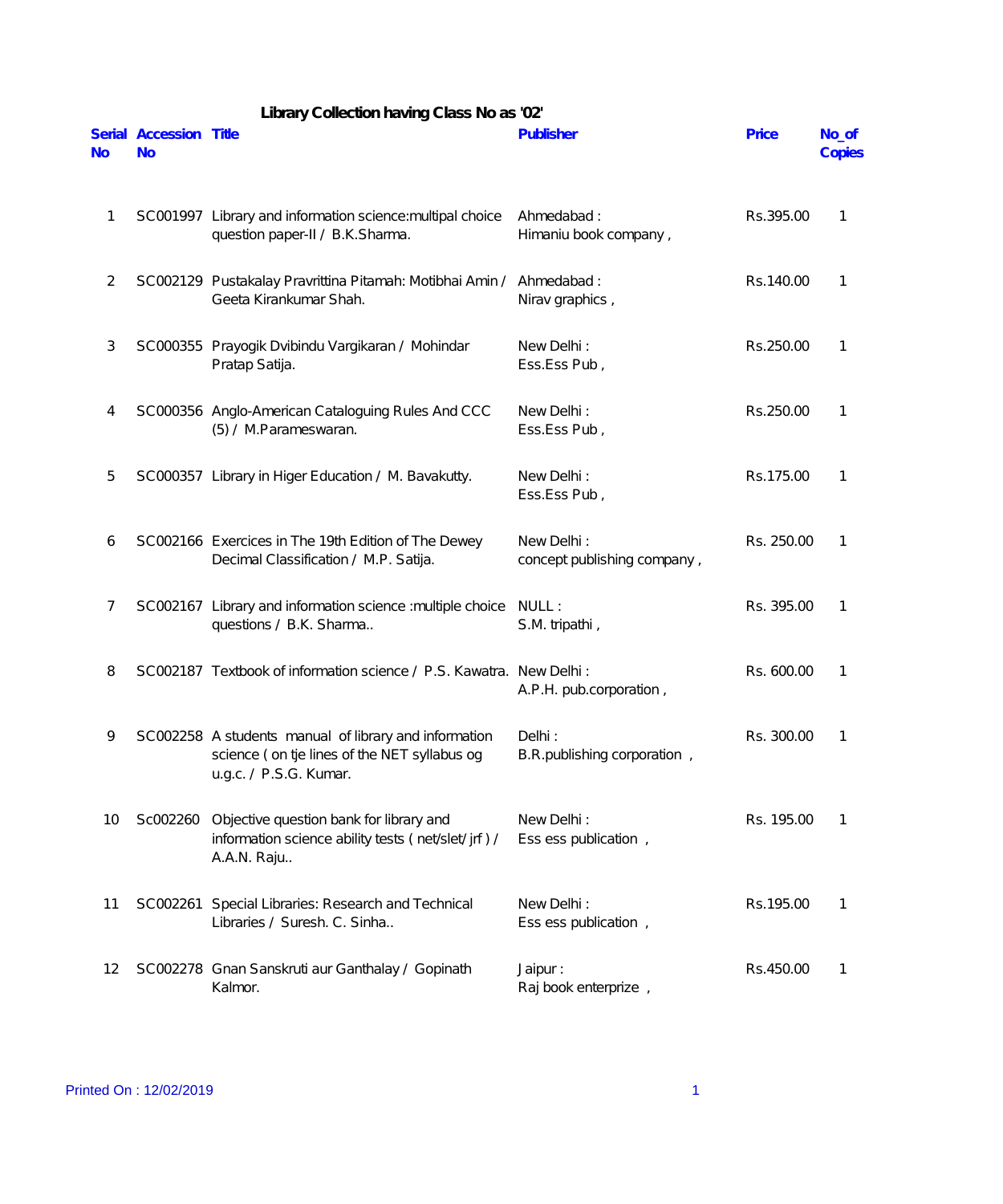|           |                                     | Library Collection having Class No as '02'                                                                           |                                       |              |                 |
|-----------|-------------------------------------|----------------------------------------------------------------------------------------------------------------------|---------------------------------------|--------------|-----------------|
| <b>No</b> | Serial Accession Title<br><b>No</b> |                                                                                                                      | Publisher                             | <b>Price</b> | No_of<br>Copies |
| 13        |                                     | SC000871 Prsuchikaran Sidhhant ke Mul Tatva:<br>Fundaamentals of Cataloguing Theory /<br>S.M.Tripathi, N.S. Shaukin. | Agra:<br>Y.K.Publishers,              | Rs.325.00    | 1               |
| 14        |                                     | SC000872 Modern Catloguing System and Practices / R.S. New Delhi :<br>Khocher.                                       | Discovery pub house.,                 | Rs.550.00    | 1               |
| 15        |                                     | SC000873 Library Automation (Issues and Syatems) /<br>R.S.Khochor, K.N. Sudershan.                                   | New Delhi:<br>A.P.H.pub. corporation, | Rs.600.00    | 1               |
| 16        |                                     | SC000874 Handbook of Library Software Packages / R.L.<br>Singhal.                                                    | New Delhi:<br>Ess.Ess Pub,            | Rs.625.00    | 1               |
| 17        | Sc000875                            | Multipal choice questions in library and<br>information science / S.P.Sood                                           | Jaipur:<br>Raj Publishing house,      | Rs.395.00    | 1               |
| 18        |                                     | SC002282 Handbook for Phisical Education Teacher and<br>Librarian / H.K. Kaushik.                                    | Jaipur:<br>sublime publication,       | Rs. 625.00   | 1               |
| 19        |                                     | SC002284 Guide to Library and Information Science:<br>Classification Part - 2 / R.L. Sehgal.                         | New Delhi:<br>Ess ess publication,    | Rs. 250.00   | 1               |
| 20        | T9768                               | Personal Mangement in College Library / S.P.<br>Satarkar.                                                            | Jaipur:<br>Rawat publications.,       | Rs.400.00    | 1               |
| 21        |                                     | Sc003303 Ddc 22 a practical approach /<br>Sanjay.K.Kaushik.                                                          | New Delhi:<br>Ess.Ess Pub,            | Rs.475.00    | 1               |
| 22        |                                     | SC003304 Information Services in Academic Libraries:<br>Study of ICSSR Institutes / Sunil Singh<br>Chandel.          | Jaipur:<br>Rawat publications.,       | Rs.475.00    | 1               |
| 23        |                                     | Sc003550 Library and information science / A team of<br>Experts.                                                     | New Delhi:<br>Anmol Publications,     | Rs.900.00    | 1               |
| 24        | Sc003551                            | Suchna prodhyogikaran : information<br>technology / Prahlad.Sharma.                                                  | Jaipur:<br>Panchsheel Prakashan,      | Rs.500.00    | 1               |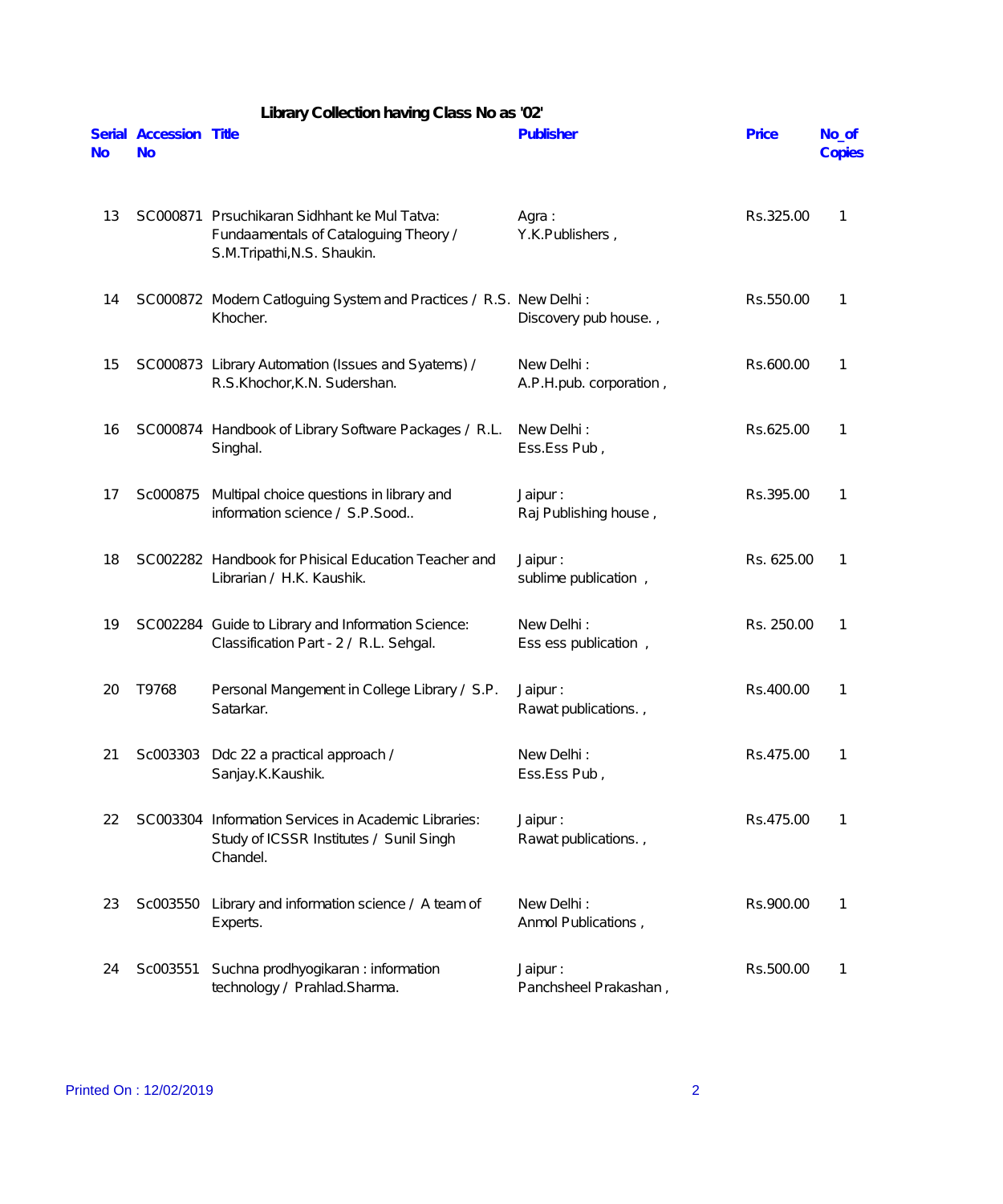|    |                                     | Library Collection having Class No as '02'                                                                                  |                                             |                |                 |
|----|-------------------------------------|-----------------------------------------------------------------------------------------------------------------------------|---------------------------------------------|----------------|-----------------|
| No | Serial Accession Title<br><b>No</b> |                                                                                                                             | Publisher                                   | <b>Price</b>   | No_of<br>Copies |
| 25 |                                     | Sc003552 Granthalay avam suchna vignan adhyayan<br>prashna-patra-VII : suchan prodhyagiki /<br>C.Lal, K.Kumar.              | New Delhi:<br>Ess.Ess Pub,                  | Rs.300.00      | 1               |
| 26 | Sc003553                            | Granthalay avam suchna vignan adhyayan<br>prashna-patra-VII : suchan prodhyagiki /<br>C.Lal, K.Kumar.                       | New Delhi:<br>Ess.Ess Pub,                  | Rs.300.00      | 1               |
| 27 | T3161                               | The National Library of India / P.N. Kaula.                                                                                 | Bombay:<br>Somaiya Pub. Pvt. Ltd.,          | Rs.16.00       | 1               |
| 28 | T3160                               | Theory of Book Selection / M.M. Job.                                                                                        | NewDelhi:<br>Sterling Publishers P.V.T.Ltd, | Rs.40.00       | 1               |
| 29 | 4249                                | An Introduction to The Dewey Decimal<br>Classification / C.D. Batty.                                                        | Bombay:<br>Asia Publishing,                 | Rs.12.00       | 1               |
| 30 | 16707                               | College Libraries in India: Proceeding of<br>National Seminar on College Libraries in India /<br>Krishan Kumar, J.K. Anand. | Delhi:<br>Indian library association,       | Rs.100.00      | 1               |
| 31 | 25967                               | Manual of Reference and Information Sources<br>Volume - II / Sewa Singh.                                                    | Delhi:<br>B.R.Publishing Corporation,       | Rs.1800.0<br>0 | 1               |
| 32 | 4297                                | A practical Guide to Library Procedure /<br>Bimalkumar datta.                                                               | Bombay:<br>Asia Publishing,                 | Rs.5.00        |                 |
| 33 | 10248                               | An Introduction to The Eighteenth Edition of The London:<br>Dewey Decimal Classification / C.D. Batty.                      | Clive Bingley,                              | Rs.30.00       | 1               |
| 34 | T5901                               | Introduction to Colon Classification /<br>P.S.G.Kumar.                                                                      | Nagpur:<br>Dattsons pub.,                   | Rs.100.00      | 1               |
| 35 | 4275                                | Special Libraries and Information Bureaux /<br>Rolend Astall.                                                               | Bombay:<br>Asia Publishing,                 | Rs.18.00       | 1               |
| 36 | T3162                               | History of libraries and librarianship in modern<br>india since 1850 / Jogesh.Misra.                                        | Delhi:<br>Atma Ram & Sons,                  | Rs.50.00       | $\mathbf{1}$    |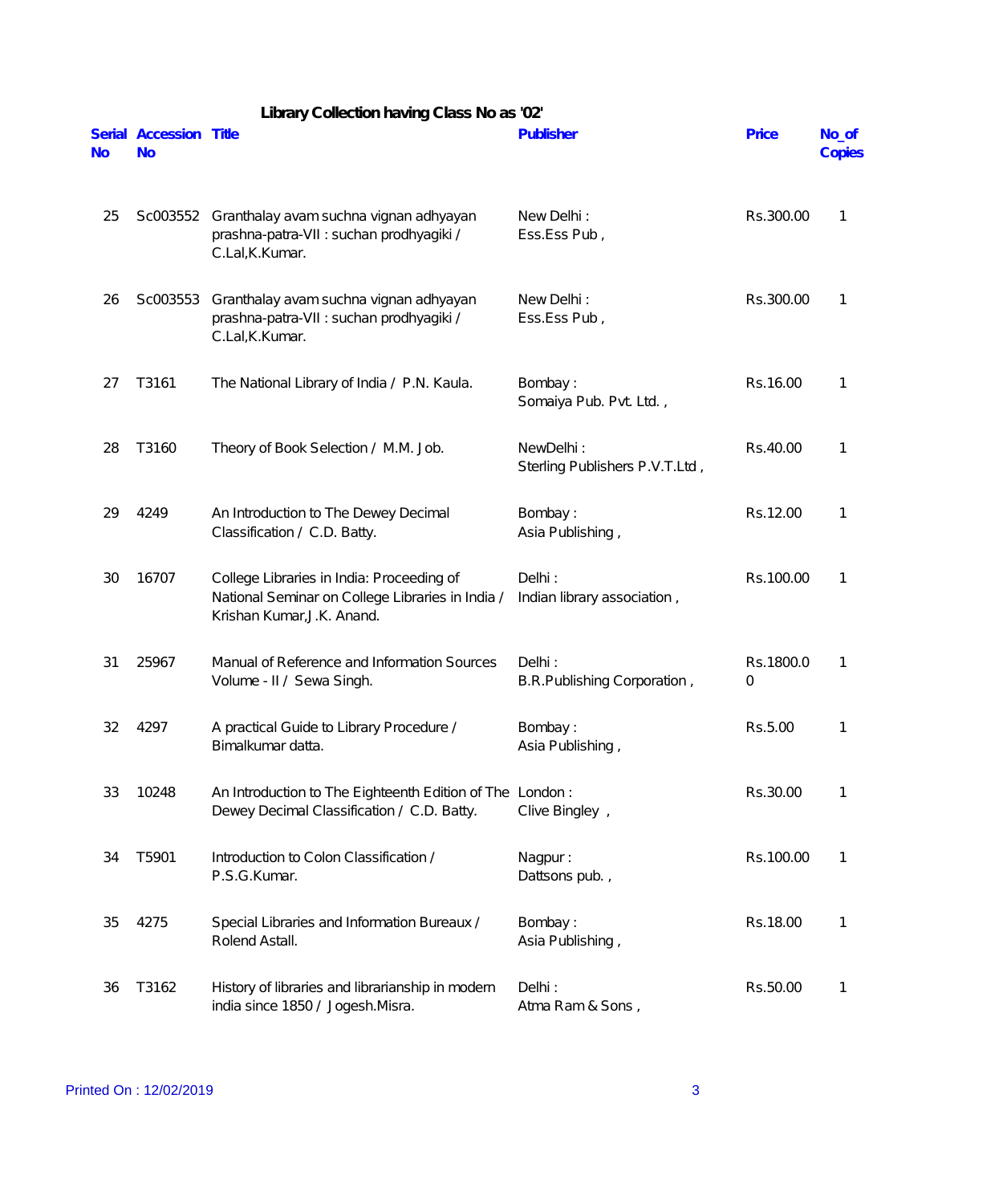|           | Library Collection having Class No as '02' |                                                                                         |                                             |                |                 |  |  |
|-----------|--------------------------------------------|-----------------------------------------------------------------------------------------|---------------------------------------------|----------------|-----------------|--|--|
| <b>No</b> | Serial Accession Title<br><b>No</b>        |                                                                                         | Publisher                                   | <b>Price</b>   | No_of<br>Copies |  |  |
| 37        | T6954                                      | Colon classification / S.R. Rangnathan.                                                 | Banglor:<br>Sarada Rangnathan Endowment,    | Rs.250.00      | 1               |  |  |
| 38        | 25966                                      | Manual of Reference and Information Sources<br>Volume - I / Sewa Singh.                 | Delhi:<br>B.R.Publishing Corporation,       | Rs.1800.0<br>0 | 1               |  |  |
| 39        | T3164                                      | Colon Classification its Stucture and Working /<br>Mohinder Pratap.                     | NewDelhi:<br>Sterling Publishers P.V.T.Ltd, | Rs.40.00       | 1               |  |  |
| 40        | T4383                                      | Theory of Classificaton / Krishan Kumar.                                                | NewDelhi:<br>Vani Educational Books,        | Rs.50.00       | 1               |  |  |
| 41        | 8411                                       | Decimal Classification and Colon Classification<br>in Perspective / R.S. Parkhi.        | Bombay:<br>Asia Publishing,                 | Rs.36.00       | 1               |  |  |
| 42        | 4248                                       | A Modern Outline of Library Classification / J.<br>Mills.                               | Bombay:<br>Asia Publishing,                 | Rs.17.50       | 1               |  |  |
| 43        | T7728                                      | Library Classification Facets and Analyses /<br>Shabahat Husain.                        | New Delhi:<br>Tata McGraw Hill,             | Rs.150.00      | 1               |  |  |
| 44        | T3163                                      | Guide to Colon Classification Practical / Ajoy<br>Mukhopadhyay.                         | Delhi:<br>Metropolitan book co.pvt.ltd,     | Rs.10.00       | 1               |  |  |
| 45        | U119                                       | Cataloguing of Non-Book Materials / Anil K.<br>Dhiman.                                  | New Delhi:<br>Ess.Ess Pub,                  | Rs.800.00      | 1               |  |  |
| 46        | T5769                                      | Academic Status for University and College<br>Librarians in India / N. Datta.           | Delhi:<br>Indian biblographies bureau,      | Rs.190.00      | 1               |  |  |
| 47        | T3200                                      | Practical Cataloguing: Classified Catalogue /<br>C.D.Sharma.                            | Delhi:<br>Metropolitan book co.pvt.ltd.,    | Rs.45.00       | 1               |  |  |
| 48        | T935                                       | Cataloguing a Textbook for Use in Libraries /<br>Henry A. Sharp.                        | Bombay:<br>Allied Publising Ltd,            | Rs.18.00       | 1               |  |  |
| 49        | 18138                                      | Current Studies in Library and Information<br>Science / C.R. Karisiddappa, S.L. Sangam. | Mumbai:<br>Mamak Pub. Pvt. Ltd.,            | Rs.1350.0<br>0 | 1               |  |  |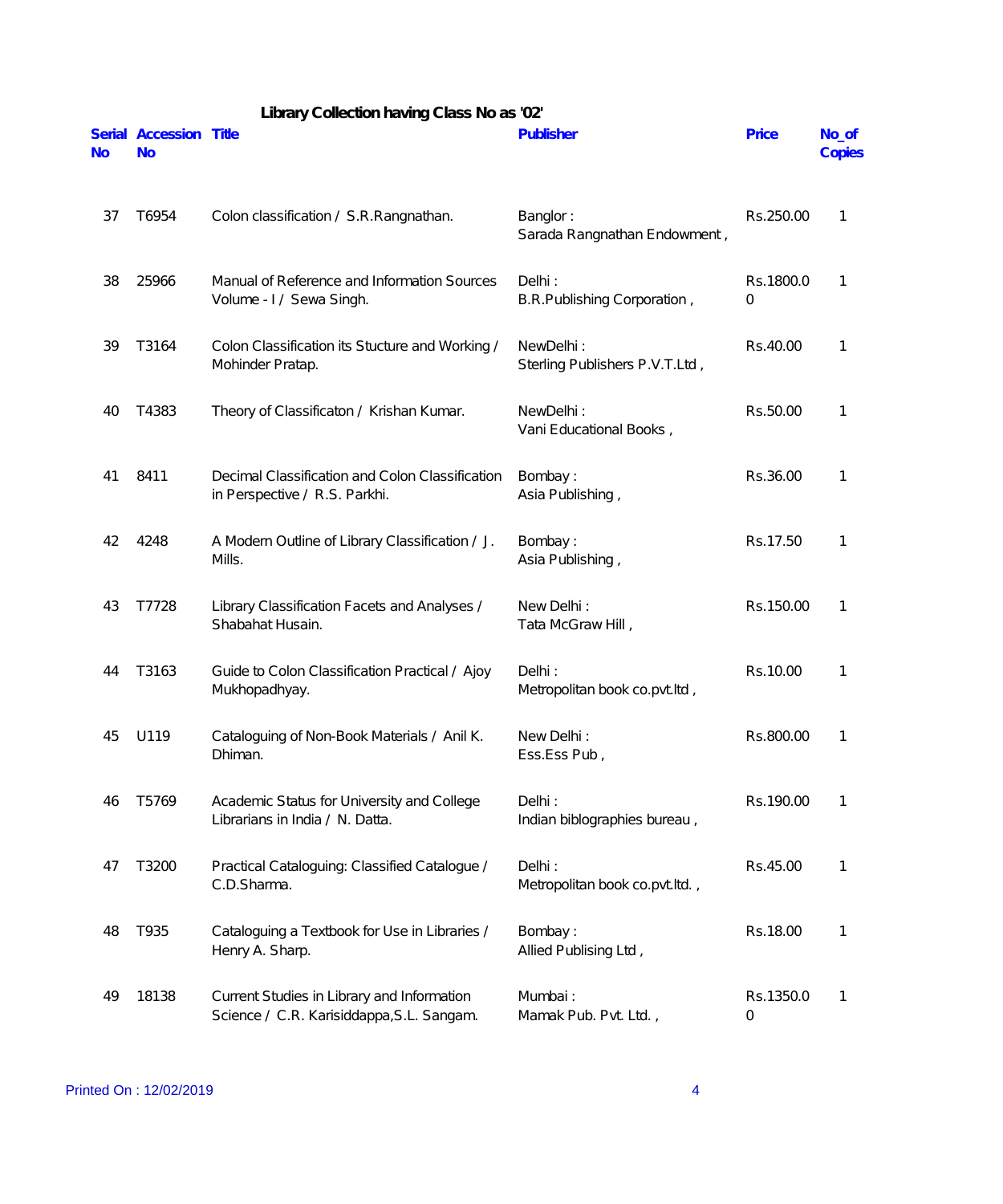|           | Library Collection having Class No as '02' |                                                                                                  |                                                  |                |                 |  |
|-----------|--------------------------------------------|--------------------------------------------------------------------------------------------------|--------------------------------------------------|----------------|-----------------|--|
| <b>No</b> | Serial Accession Title<br><b>No</b>        |                                                                                                  | Publisher                                        | <b>Price</b>   | No_of<br>Copies |  |
| 50        | sc00356                                    | Anglo-american cataloguing rules and ccc(5) /<br>M.Parmeshwaran.                                 | New Delhi:<br>Ess.Ess Pub,                       | Rs.250.00      | 1               |  |
| 51        | 22388                                      | Handbook of Library Cooperation / Alan F.<br>Macdougall, Ray Prytherch.                          | England:<br>Gowe Publication Company<br>Limited, | Rs.2930.9<br>0 | 1               |  |
| 52        | T4456                                      | Information Services for College Librarians /<br>C.D.Sharma, Naresh. Boonlia.                    | Jaipur:<br>Printwell,                            | Rs.85.00       | 1               |  |
| 53        | 16264                                      | Advanced Indexing and Abstracting Practices /<br>Muhammad Riaz.                                  | New Delhi:<br>Atlantic pub.,                     | Rs.375.00      | 1               |  |
| 54        | 22426                                      | Personnel Management in College Libraries /<br>S.P. Satarkar.                                    | Jaipur:<br>Rawat publications.,                  | Rs.400.00      | 1               |  |
| 55        | 22445                                      | Academic Library System / S.D. Vyas.                                                             | Jaipur:<br>Panchsheel prakashan,                 | Rs.450.00      | 1               |  |
| 56        | T7822                                      | An Introduction To AACR2(Anglo-American<br>Cataloguing Rules-Second Edition) / Krishan<br>Kumar. | New Delhi:<br>Vikas pub. house.,                 | Rs.225.00      | 1               |  |
| 57        | 21347                                      | Acdemic Libraries and Budgetary Control /<br>Sreenidhi Lyengar.                                  | New Delhi:<br>Anmol Publications,                | Rs.500.00      | 1               |  |
| 58        | T9658                                      | Guide to Library and Information Science / R.L.<br>Shegal.                                       | New Delhi:<br>Ess.Ess Pub,                       | Rs.325.00      | 1               |  |
| 59        | T938                                       | Readings in Library Science / Balwant Singh<br>Gujrati.                                          | Ludhiana:<br>Lyall Book Depot,                   | Rs.15.00       | 1               |  |
| 60        | T3960                                      | A Treatise on Book Selection / Ajit K.<br>Chakrabarti.                                           | Delhi:<br>d.K.Publishing House,                  | Rs.110.00      | 1               |  |
| 61        | T936                                       | Book Selection an Introduction to Principles &<br>Practice / David Spiller.                      | London:<br>Clive Bingley,                        | Rs.35.00       | 1               |  |
| 62        | 14597                                      | Quantitative Methods for Library and Information New Delhi:<br>Science / I.K. Ravichandra Rao.   | Wiley eastern private limited,                   | Rs.125.00      | 1               |  |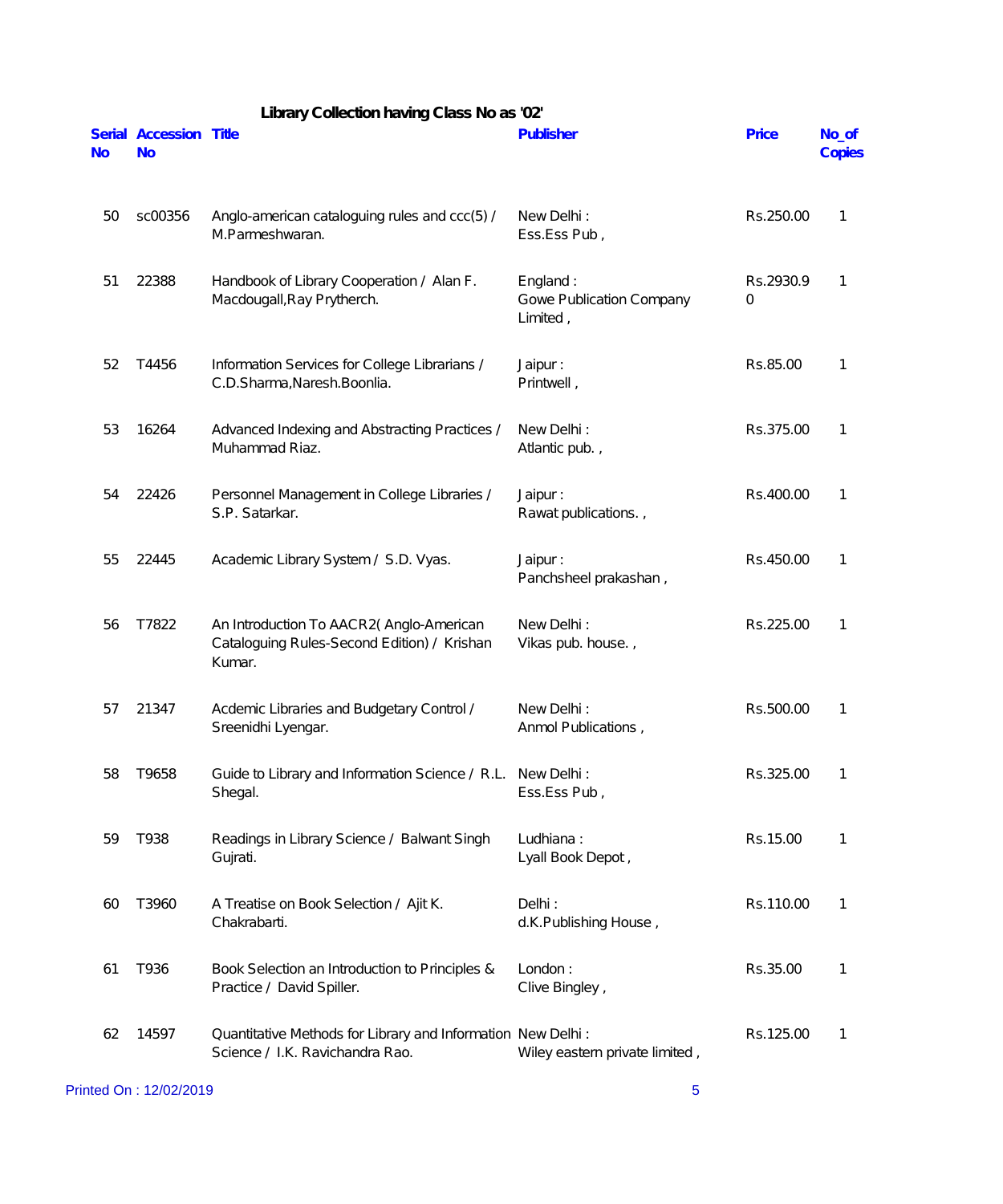|           |                                     | Library Collection having Class No as '02'                                                                       |                                        |              |                 |
|-----------|-------------------------------------|------------------------------------------------------------------------------------------------------------------|----------------------------------------|--------------|-----------------|
| <b>No</b> | Serial Accession Title<br><b>No</b> |                                                                                                                  | Publisher                              | <b>Price</b> | No_of<br>Copies |
| 63        | T2640                               | Introduction to Reference work, Volume - II:<br>Reference Services and Reference Processes /<br>William A. Katz. | London:<br>Mcgraw-Hill Book company,   | Rs.112.66    | 1               |
| 64        | 20154                               | Library Standards / Sreenidhi Iyengar.                                                                           | New Delhi:<br>Anmol Publications,      | Rs.500.00    | 1               |
| 65        | T645                                | Sociological Foundations of Librarianship /<br>J.H.Shera.                                                        | Bombay:<br>Asia Publishing,            | Rs.18.00     | 1               |
| 66        | 15213                               | National Library and Information System /<br>Subash Chandra Verma.                                               | Jaipur:<br>Printwell,                  | Rs.95.00     | 1               |
| 67        | 10503                               | Research Libraries in Developing Countries /<br>Krishan Kumar.                                                   | New Delhi:<br>Vikas pub. house.,       | Rs.50.00     | 1               |
| 68        | 6203                                | Bharat Meai Pustakalyo Ka Udbhav or Vikas /<br>M. Shashtri.                                                      | Varansi:<br>Hindi Pracharak pustakaly, | Rs.5.00      | 1               |
| 69        | 18579                               | Academic libraries / D.D.Chaturvedi.                                                                             | New Delhi:<br>Anmol Publications,      | Rs.250.00    | 1               |
| 70        | T7403                               | Advances in Library & Information Science<br>Volume - I: Computer Application /<br>C.D.Sharma, D.C.ojha.         | Jaipur:<br>RBSA Pub.,                  | Rs.225.00    | 1               |
| 71        | T5753                               | User Education in Academic Libraries / N.R.<br>Satyanarayana.                                                    | $T$ :<br>Ess.Ess Pub,                  | Rs.200.00    | 1               |
| 72        | 22427                               | Computers in Library and Information Science /<br>Chander Parkash.                                               | Jaipur:<br>Mangal deep publication,    | Rs.350.00    | 1               |
| 73        | 14595                               | Cataloguing Practice / Noorul Hasan<br>Kamleshwar Nath.                                                          | New Delhi:<br>Gitanjali Pub.,          | Rs.150.00    | 1               |
| 74        | T5088                               | Year's Work in Indian Librarianship 1987 /<br>T.S.Rajagopalan.                                                   | delhi:<br>Indian library association,  | Rs.120.00    | 1               |
| 75        | 19308                               | Computer Application in Library and Information<br>Science / D.C. Ojha.                                          | Jodhpur:<br>Scientific Publishers,     | Rs.450.00    | 1               |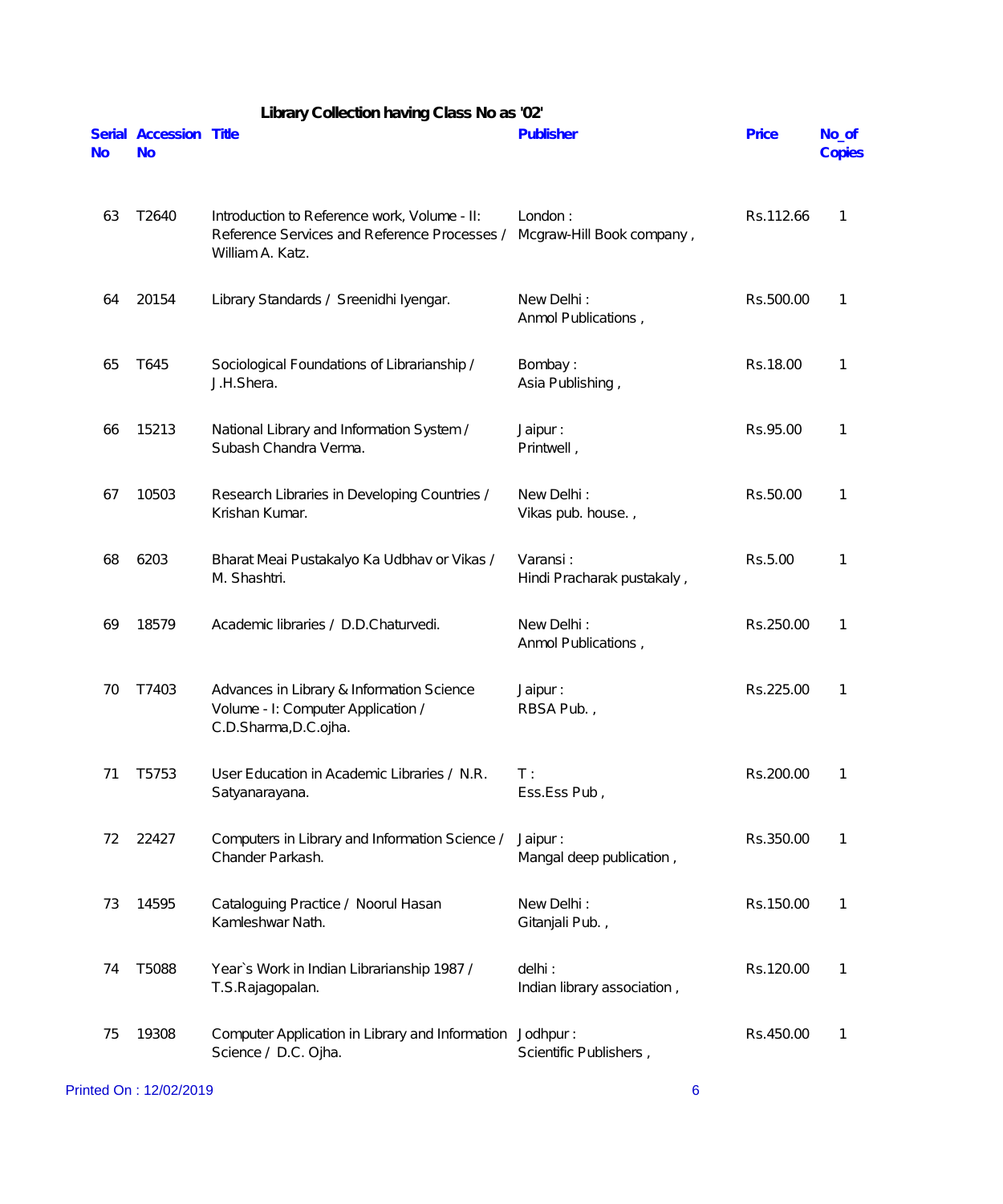|           |                                     | Library Collection having Class No as '02'                                                  |                                       |           |                 |
|-----------|-------------------------------------|---------------------------------------------------------------------------------------------|---------------------------------------|-----------|-----------------|
| <b>No</b> | Serial Accession Title<br><b>No</b> |                                                                                             | Publisher                             | Price     | No_of<br>Copies |
| 76        | 18165                               | Library Buildings Design & Planning / Manoj<br>Saxena.                                      | Jaipur:<br>R.B.S.A. publishers,       | Rs.175.00 | 1               |
| 77        | 16293                               | Profiles of American Libraries / P.S.G. Kumar.                                              | New Delhi:<br>Indus Publication,      | Rs.225.00 | 1               |
| 78        | T2639                               | Introduction to Reference Work, Volume - I:<br>Basic Information Sourcese / William A.Katz. | London:<br>Mcgraw-Hill Book company,  | Rs.121.36 | 1               |
| 79        | 1715                                | Library Science Today: Ranganathan Festschrift Bombay:<br>Volume - I / P.N. Kaula.          | Asia Publishing,                      | Rs.65.00  | 1               |
| 80        | 9217                                | Sears Lift of Subject Hedings / Barbara Marietta Newyork:<br>westby.                        | The H.W.Wilson,                       | Rs.60.00  | 1               |
| 81        | T7405                               | Colon Classification / S.R.Ranganathan.                                                     | Bangalore:<br>Sarada ranganathan,     | Rs.100.00 | 1               |
| 82        | 22142                               | Academic library system / S.D. Vyas.                                                        | Jaipur:<br>Panchsheel Prakashan,      | Rs.450.00 | $\mathbf{1}$    |
| 83        | 22380                               | Cataloguing Manual AACR - II / S.N. Singh,<br>H.N.Prasad.                                   | Delhi:<br>B.R.Publishing Corporation, | Rs.150.00 | 1               |
| 84        | 22734                               | Electronic Media and The Library Services /<br>R.S. Khochar.                                | New Delhi:<br>Discovery pub house.,   | Rs.575.00 | 1               |
| 85        | T5090                               | Fifty of Librariaship in India Past, Present and<br>Future / P.B. Mangla, J.L. Sardana.     | Delhi:<br>Indian library association, | Rs.100.00 | 1               |
| 86        | 22739                               | Descriptive questions in library and information<br>science / S.M.Tripathi, C.lal.          | New Delhi:<br>Ess.Ess Pub,            | Rs.650.00 | 1               |
| 87        | 15531                               | AACR-2 : Entries and Procedure / A.K. Verma.                                                | Delhi:<br>Vishwa-Kala Prakashan,      | Rs.160.00 | 1               |
| 88        | T6255                               | A Manual of Practical Cataloguing / Muhammad New Delhi:<br>Riaz.                            | Atlantic pub.,                        | Rs.200.00 | 1               |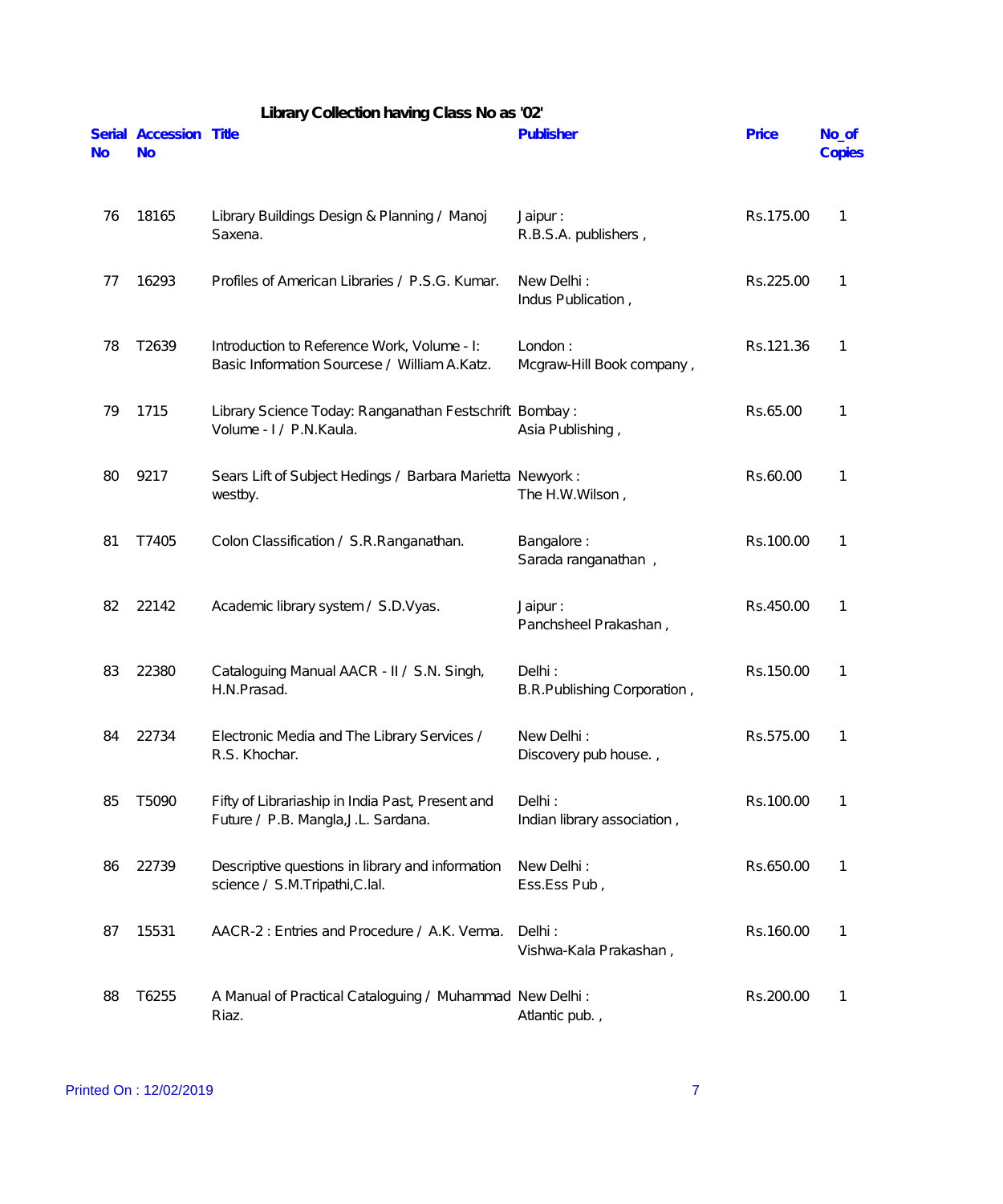|                     |                                     | Library Collection having Class No as '02'                                                            |                                           |           |                 |
|---------------------|-------------------------------------|-------------------------------------------------------------------------------------------------------|-------------------------------------------|-----------|-----------------|
| Serial<br><b>No</b> | <b>Accession Title</b><br><b>No</b> |                                                                                                       | Publisher                                 | Price     | No_of<br>Copies |
| 89                  | 8409                                | Classified Catalogue Code / S.R. Ranganathan. Bombay:                                                 | Asia Publishing,                          | Rs.26.00  | 1               |
| 90                  | 4122                                | Library administration / S.R.Rangnathan.                                                              | Bombay:<br>Asia Publishing,               | Rs.24.00  | 1               |
| 91                  | 15415                               | Documentation and Information: Services,<br>Techniques & Systems / B. Guha.                           | Calcutta:<br>The world press Pvt. Ltd.,   | Rs.125.00 | 1               |
| 92                  | T3943                               | Developing Horizons in Library and Information<br>Science Vol-I / D.J. Foskett.                       | Jaipur:<br>Printwell,                     | Rs.98.00  | 1               |
| 93                  | T3944                               | Development Horizons in Library and<br>Information Science Volume - II /<br>C.D.Sharma, Kailash Vyas. | Jaipur:<br>Printwell,                     | Rs.122.00 | 1               |
| 94                  | 1714                                | An Introduction to Library Cataloguing /<br>Dwijendranath Dutta.                                      | Calcutta:<br>The world press Pvt. Ltd.,   | Rs.52.00  | 1               |
| 95                  | 20157                               | New technologies and developments in library<br>and information science / Chander. Parkash.           | Jaipur:<br>Mangal deep publication,       | Rs.480.00 | 1               |
| 96                  | 18139                               | Current Research in Library & Information<br>Science / S. Seetharama, C.R. Karisiddappa.              | Jaipur:<br>R.B.S.A. publishers,           | Rs.300.00 | 1               |
| 97                  | T3942                               | Colon Classification / J.K.Khana, D.D.Kapil.                                                          | New Delhi:<br>Ess.Ess Pub,                | Rs.110.00 | 1               |
| 98                  | 14596                               | Classification Schemes & Indian Libraries /<br>Pushpa Dhyani.                                         | delhi:<br>Metropolitan,                   | Rs.75.00  | 1               |
| 99                  | 21286                               | Online Cataloguing Systems / K.S. Dhawan.                                                             | New Delhi:<br>Commonwealth pub.,          | Rs.500.00 | 1               |
| 100                 | U120                                | Practical Cataloguing: Classified Catalogue<br>Code / C. Lal, K. Kumar.                               | New Delhi:<br>Ess.Ess Pub,                | Rs.975.00 | 1               |
| 101                 | 16708                               | Information Service in Libraries / D.J. Foskett.                                                      | New Delhi:<br>Akashdeep Publishing House, | Rs.150.00 | 1               |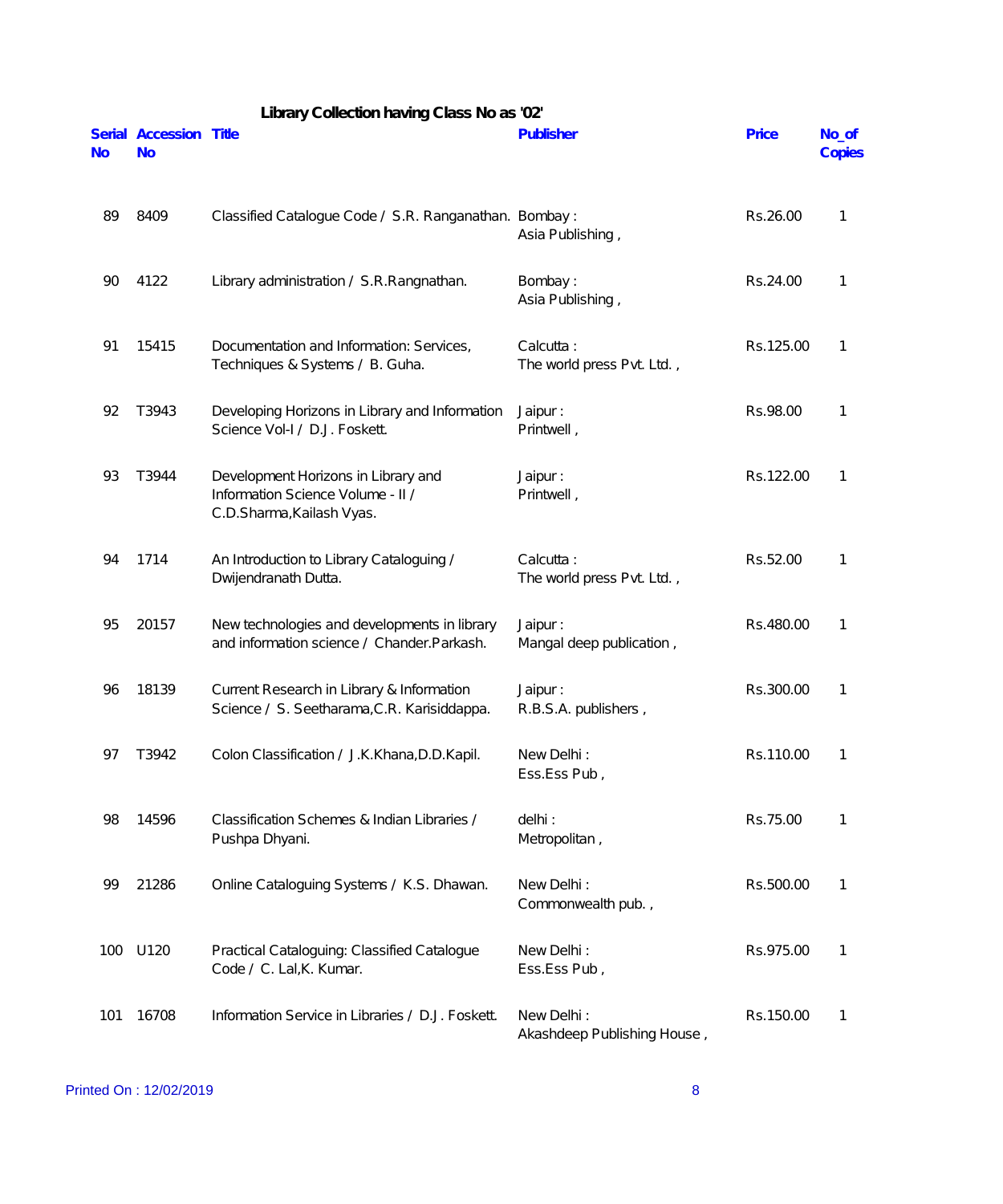| Library Collection having Class No as '02' |                                     |                                                                                                             |                                       |              |                 |  |
|--------------------------------------------|-------------------------------------|-------------------------------------------------------------------------------------------------------------|---------------------------------------|--------------|-----------------|--|
| <b>No</b>                                  | Serial Accession Title<br><b>No</b> |                                                                                                             | Publisher                             | <b>Price</b> | No_of<br>Copies |  |
| 102                                        | T7727                               | An Introduction to AACR2 / Krishan Kumar.                                                                   | New Delhi:<br>Vikas pub. house.,      | Rs.60.00     | 1               |  |
| 103                                        | T3201                               | Vyavharik Suchikarn Vidhi (Practical<br>Cataloguing) / Rajjan Lal, Nasira Kidwai.                           | New delhi:<br>Uppal Pub. House,       | Rs.95.00     | 1               |  |
| 104                                        | 25965                               | Subject Classification and Indexing in Libraries /<br>Preeti Batra.                                         | New Delhi:<br>Mohit Publication,      | Rs.550.00    | 1               |  |
| 105                                        | 25964                               | Dewey Decimal Classification: A Complete<br>Survey of Twenty Two Editions / Shabahat<br>Husain.             | Delhi:<br>B.R.Publishing Corporation, | Rs.200.00    | 1               |  |
| 106                                        | 17585                               | Exercises in The 20th Edition of Dewey Decimal NewDelhi:<br>Classification / John P. Comaromi, M.P. Satija. | Sterling Publishers P.V.T.Ltd,        | Rs.125.00    | 1               |  |
| 107                                        | 17151                               | Classified Catalogue Code in Theory and<br>Practice / C.D. Sharma, Menaxi Dave.                             | Calcutta:<br>Scientific book Agency,  | Rs.150.00    | 1               |  |
| 108                                        | 18808                               | Advanced Cataloguing: C.C.C. & A.A.C.R. - 2:<br>Theory & Practice / J.N. Gautam.                            | Agra:<br>Y.K.Publishers,              | Rs.395.00    | 1               |  |
| 109                                        | 25968                               | Dictionary of Library Science and Information<br>Systems / M. Salavdor.                                     | New Delhi:<br>Rajat Publications,     | Rs.700.00    | 1               |  |
| 110                                        | T1334                               | Cataloguing Practice / S.R. Rangnathan.                                                                     | Bombay:<br>Asia Publishing,           | Rs.60.00     | 1               |  |
| 111                                        | 4247                                | Practical Cataloguing / W. Dent.                                                                            | Bombay:<br>Asia Publishing,           | Rs.15.00     | 1               |  |
| 112                                        | 16603                               | Grnthaly vigyan / Gopinath.Kalmir.                                                                          | New Delhi:<br>Vikas pub. house.,      | rS.140.00    | 1               |  |
| 113                                        | 17152                               | Pustakalay or hum / Pandey. S.k. sharma.                                                                    | Naw Delhi:<br>grunth akadami,         | Rs.70.00     | 1               |  |
| 114                                        | 8408                                | Pustakalaya Vigyan ki Bhumika / S.R.<br>Rungnathan.                                                         | Bombay:<br>Asia Publishing,           | Rs.10.00     | 1               |  |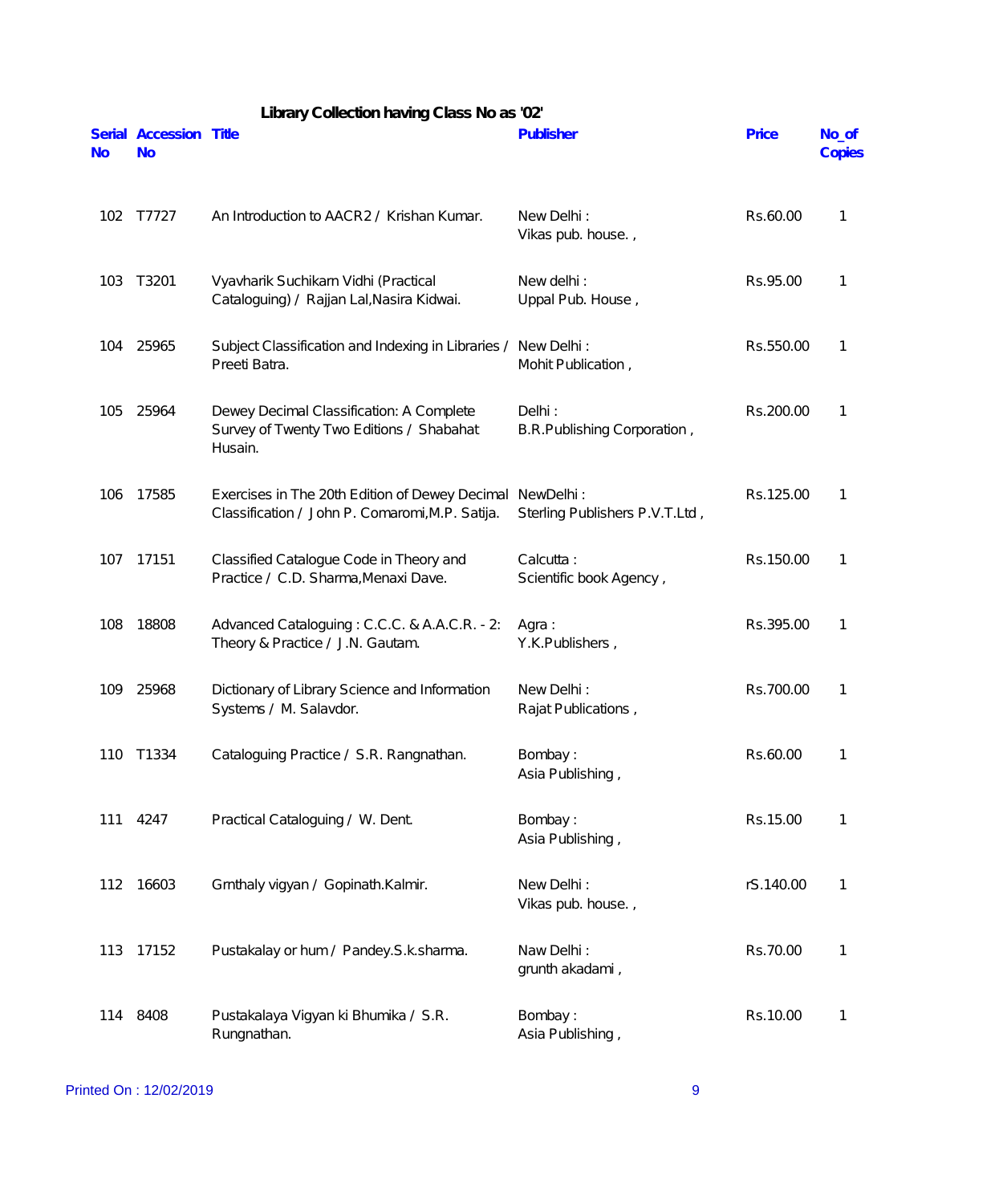| <b>No</b> | Serial Accession Title<br><b>No</b> |                                                                                                                                 | Publisher                              | Price     | No_of<br>Copies |
|-----------|-------------------------------------|---------------------------------------------------------------------------------------------------------------------------------|----------------------------------------|-----------|-----------------|
| 115       | 17568                               | Pustakalaya Vigyan Volume - II / Ajaykumar<br>Sharma.                                                                           | Delhi:<br>World Book House,            | Rs.240.00 | 1               |
| 116       | T1755                               | Pustakalay Shiddhant Avum Vyavhar / B.N.<br>Sharma.                                                                             | Jaypur:<br>Punchshil Prakashak,        | Rs.25.00  | 1               |
| 117       |                                     | SC003252 Pustakalay Computikaran Avam Networking /<br>N.R. Satyanarayan, R.K. Sharma.                                           | Lukhnaw:<br>New Royal Book Company,    | Rs.525.00 | 1               |
| 118       | 21285                               | Computer aur Pustakalay / Pandaye S.K.<br>Sharma.                                                                               | New Delhi:<br>Granth academy,          | Rs.225.00 | 1               |
| 119       | T9128                               | Pralekhan avam suchana seva tatha network<br>vol.1. (documentation & information services<br>and network) Vol.1 / A.M.Trapathi. | Agra:<br>Y.K.Publishers,               | Rs.675.00 | 1               |
| 120       | T8389                               | Bharati siksha pranali aur granthalay /<br>Gopinath.Kalbhor.                                                                    | Jaipur:<br>Printwell,                  | Rs.500.00 | 1               |
| 121       | T9655                               | Pralakhen Avam Suchana Vignan Volume - 1 =<br>Documentation and Information Science /<br>K.Kumar.                               | New Delhi:<br>Ess.Ess Pub,             | Rs.575.00 | 1               |
| 122       | 11463                               | Pustakalayon ka Itihass = A History of Libraries / Bhopal:<br>Alafred Hessal.                                                   | Madhyapradesh Hindi Granth<br>Academy, | Rs.15.00  | 1               |
| 123       | T4788                               | Tulnatmak Pustakalayadhakshya =<br>Comparative Librarianship / Ajay Kulsherasth.                                                | Jaipur:<br>Rachana Prakashan,          | Rs.125.00 | 1               |
| 124       | T5902                               | Granthalay vigyan ke naye shikshit /<br>Chandradhar.Sharma.                                                                     | Jaipur:<br>Rachana Prakashan,          | Rs.130.00 | 1               |
| 125       | 16340                               | Pustakalay Sangathan Avam Prashasan /<br>Ramshobhait Prasad.Sinh.                                                               | Patna:<br>Bihar Hindi Granth Academy,  | Rs.40.00  | 1               |
| 126       | T8390                               | Granthalay Prabandhan ke Mul Tatva / Shyam<br>Sundar Agrawal.                                                                   | Jaipur:<br>Raj Publishing house,       | Rs.320.00 | 1               |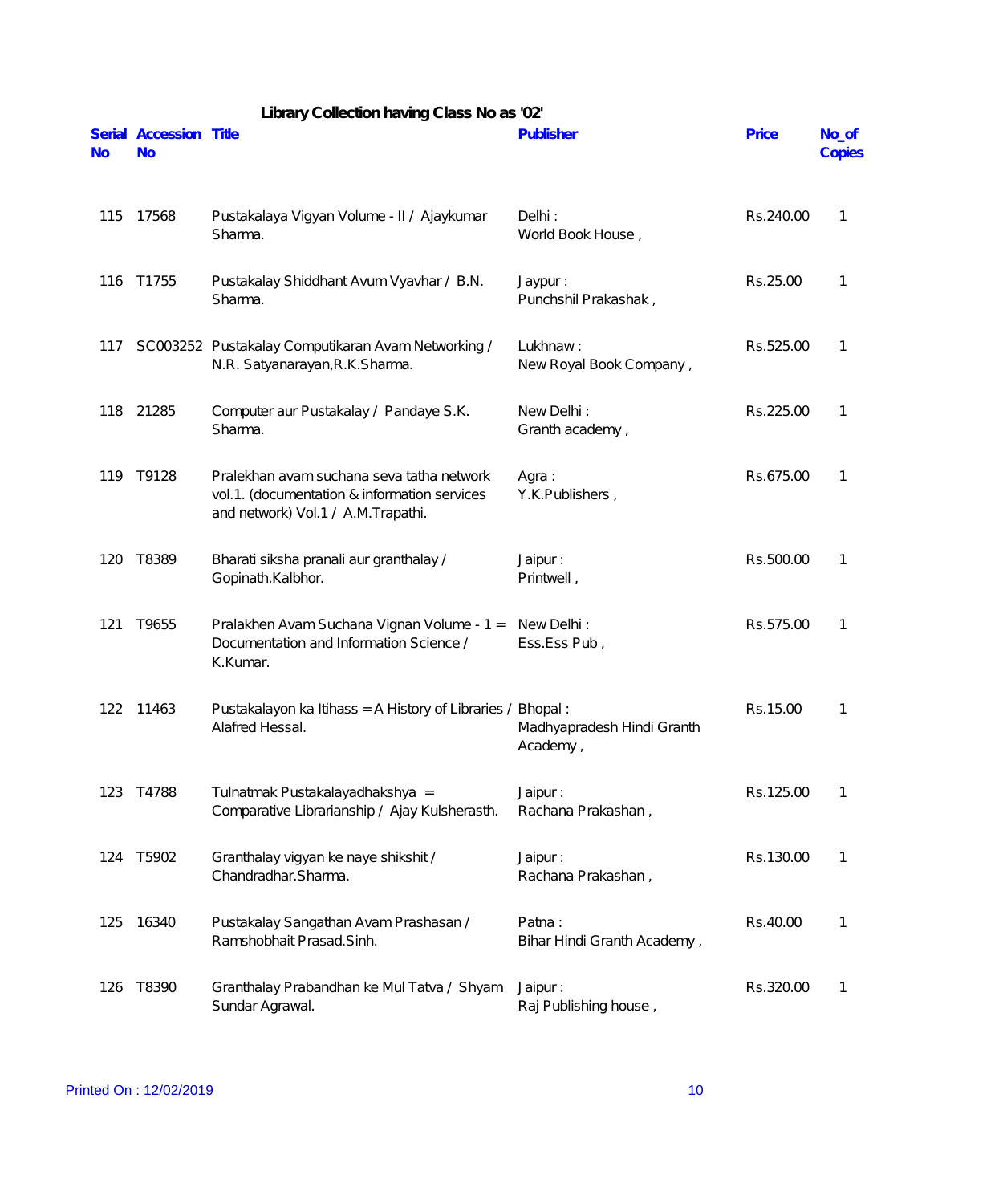|           | Library Collection having Class No as '02' |                                                                                                                                  |                                                            |              |                 |  |
|-----------|--------------------------------------------|----------------------------------------------------------------------------------------------------------------------------------|------------------------------------------------------------|--------------|-----------------|--|
| <b>No</b> | Serial Accession Title<br><b>No</b>        |                                                                                                                                  | Publisher                                                  | <b>Price</b> | No_of<br>Copies |  |
| 127       | 13483                                      | Pralekhan = Documentation / A.C. Sud.                                                                                            | New Delhi:<br>Metrapoletan Book Company,<br>P.V.T. L.T.D., | Rs.60.00     | 1               |  |
| 128       | 14417                                      | Pustakalay Vigyan ke Panch Sutra: The Five<br>Laws of Library Science / S.R. Ranganathan.                                        | jaipur :<br>Rajasthan Hindi Granth Akadami,                | Rs.27.00     | 1               |  |
| 129       | 21615                                      | Vidhyalay Pustaskalay / Ajay Kulsherasth.                                                                                        | Jaipur:<br>Sahityagar,                                     | Rs.175.00    | 1               |  |
| 130       | 17150                                      | Saiksanaik Pustakalay Sangathan Tatha<br>Prabandh / K.S. Sundrasvaran.                                                           | NewDelhi:<br>S.S.Publication,                              | Rs.400.00    | 1               |  |
| 131       | 19307                                      | Sarvajanik Pustakalay Prashasan / Ajay<br>Kulsherasth.                                                                           | Jaipur:<br>Shabd Mahima Prakashan,                         | Rs.225.00    | 1               |  |
| 132       | 20124                                      | Krityamak aacr-2 (Practical aacr-2) / S.P.Sud.                                                                                   | Jaipur:<br>Raj Publishing house,                           | Rs.325.00    | 1               |  |
| 133       | T3159                                      | University Library its Management and<br>Organization / Chandra K. Sharma.                                                       | New Delhi:<br>Metrapoletan Book Company,<br>P.V.T. L.T.D., | Rs.50.00     | 1               |  |
| 134       | 10500                                      | Comparative Librarianship / N.N. Gadwani.                                                                                        | New Delhi:<br>Vikas pub. house.,                           | Rs.35.00     | 1               |  |
| 135       | Sc003263                                   | Granthalay avam suchna vignan adhayanmala<br>prashna patra-II: gahan granthalay vargikaran<br>(sadhyantik) / c.Lal, K.Kamar.     | New Delhi:<br>Ess.Ess Pub,                                 | Rs.300.00    | 1               |  |
| 136       | Sc003264                                   | Granthalay avam suchna vignan adhayanmala<br>prashna patra-III: unnat granthalay<br>prasuchikaran (sadhyantik) / C.Lal, K.Kumar. | New Delhi:<br>Ess.Ess Pub,                                 | Rs.300.00    | 1               |  |
| 137       | T6455                                      | Jaher Granthalay: Sankalp, Svarup ane<br>Vyavasthavichar / Prakash Vaged.                                                        | Ahmedabad:<br>Praptisthan,                                 | Rs.25.00     | 1               |  |
| 138       | 18649                                      | Rangnathi vargikaran / Chunilal.U.Barot.                                                                                         | Ahmedabad:<br>Gujarat Prakashan Mandal,                    | Rs.25.00     | 1               |  |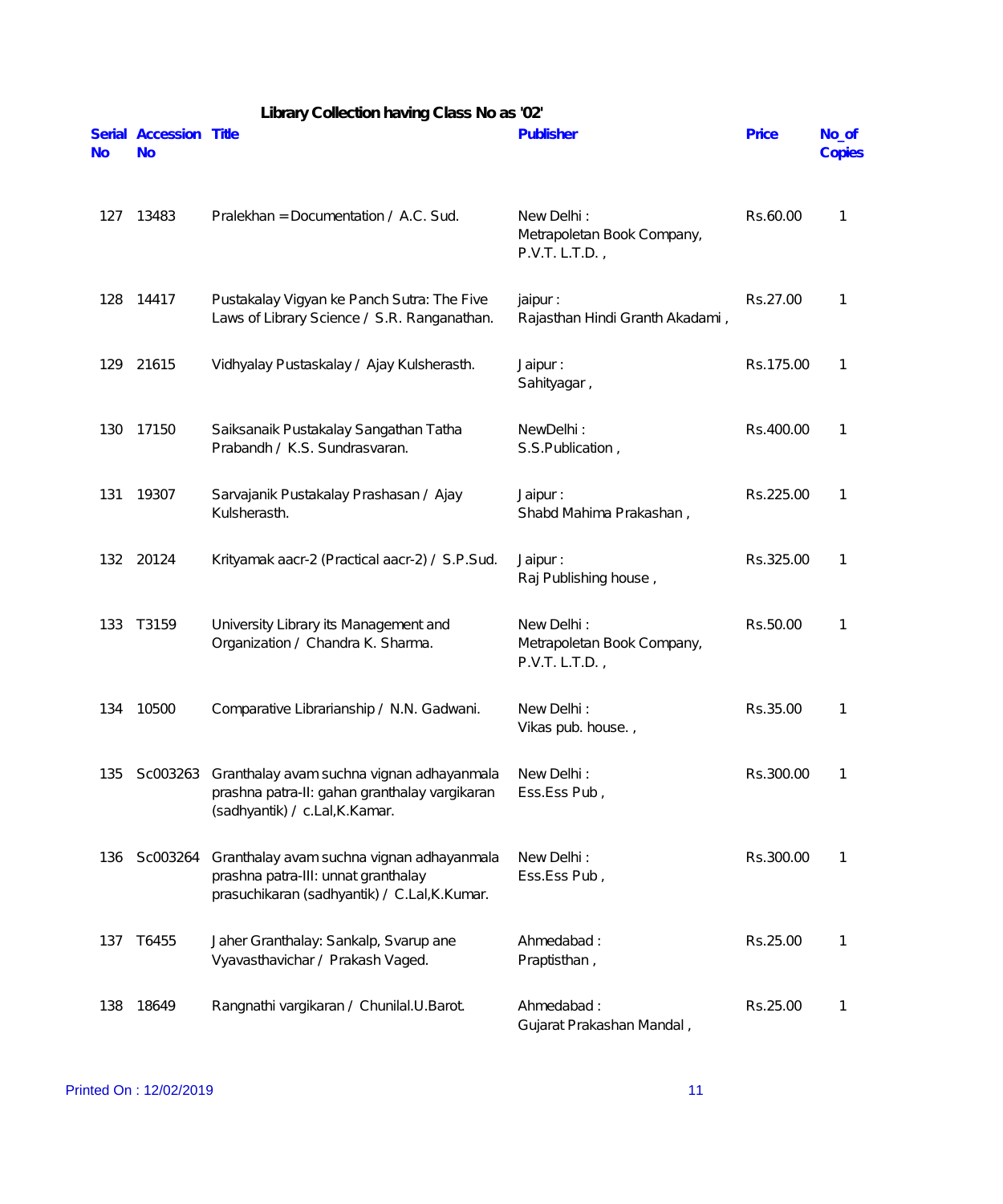|           | Library Collection having Class No as '02' |                                                                                                                                                                                        |                                            |              |                 |  |
|-----------|--------------------------------------------|----------------------------------------------------------------------------------------------------------------------------------------------------------------------------------------|--------------------------------------------|--------------|-----------------|--|
| <b>No</b> | Serial Accession Title<br><b>No</b>        |                                                                                                                                                                                        | Publisher                                  | <b>Price</b> | No_of<br>Copies |  |
| 139       | 15571                                      | Granthalay Suchikaran Pratakshy Karya-1 /<br>Chhagan Bhaiya.                                                                                                                           | Ahmedabad:<br>Gurjar Granthratna Karyalay, | Rs.13.00     | 1               |  |
| 140       | 12916                                      | Pustakalay Pravruti Patichay Pustika:<br>Granthalay Sahkar ane Sayojan /<br>Chhaganlal.M.Bhiya.                                                                                        | Ahmedabad:<br>Gurjar Granthratna Karyalay, | Rs.3.00      | 1               |  |
| 141       | 12921                                      | Granthalay Suchikaran Part 2(Hostory ane<br>Sanlekhan) = Library Cataloguing - 2 / Ramesh<br>Gandhi.                                                                                   | Ahmedabad:<br>Gujarat university,          | Rs.6.00      | 1               |  |
| 142       | 15719                                      | Granthalaya Sanchalan = Library Management / Ahmedabad :<br>Shivdanbhai Charan.                                                                                                        | Parshva Prakashan,                         | Rs.20.00     | 1               |  |
| 143       | P000540                                    | Granthalay Vistran Pravruti / Chhagan M.<br>Bhiya.                                                                                                                                     | Ahmedabad:<br>Gurjar Granthratna Karyalay, | Rs.28.00     | 1               |  |
| 144       | 14331                                      | Pustakalay Pravruti Prachay Pustaka<br>Balpustakalay / Chhaganlal M. Bhaiya, Urmila<br>Laxmilal Trivedi.                                                                               | Ahmedabad:<br>Gurjar Granthratna Karyalay, | Rs.11.00     | 1               |  |
| 145       | T9130                                      | Objective questions in library and information<br>science / S.M.Tripathi.                                                                                                              | New Delhi:<br>Ess.Ess Pub,                 | Rs.450.00    | 1               |  |
|           | 146 20346                                  | University Grants Commission UGC and<br>Sevelopment of Libraries / Sarbjit Singh Pawar. Deep and deep pub. pvt. Itd.,                                                                  | New Delhi:                                 | Rs.380.00    |                 |  |
|           | 147 20127                                  | Information Marketing / H.S. Chopra.                                                                                                                                                   | Jaipur:<br>Rawat publications.,            | Rs.275.00    | 1               |  |
| 148       | T9659                                      | Guide to Library and Information Science Part -<br>III: Library Organisation and Administration Part Ess.Ess Pub,<br>- IV: Reference Services and Information<br>Source / R.L. Sehgal. | New Delhi:                                 | Rs.450.00    | 1               |  |
| 149       | 23852                                      | Suchana Praudhyagiki aur Pustakalay<br>Information Technology and Libraries / Shankar Ess.Ess Pub,<br>Singh.                                                                           | New Delhi:                                 | Rs.700.00    | 1               |  |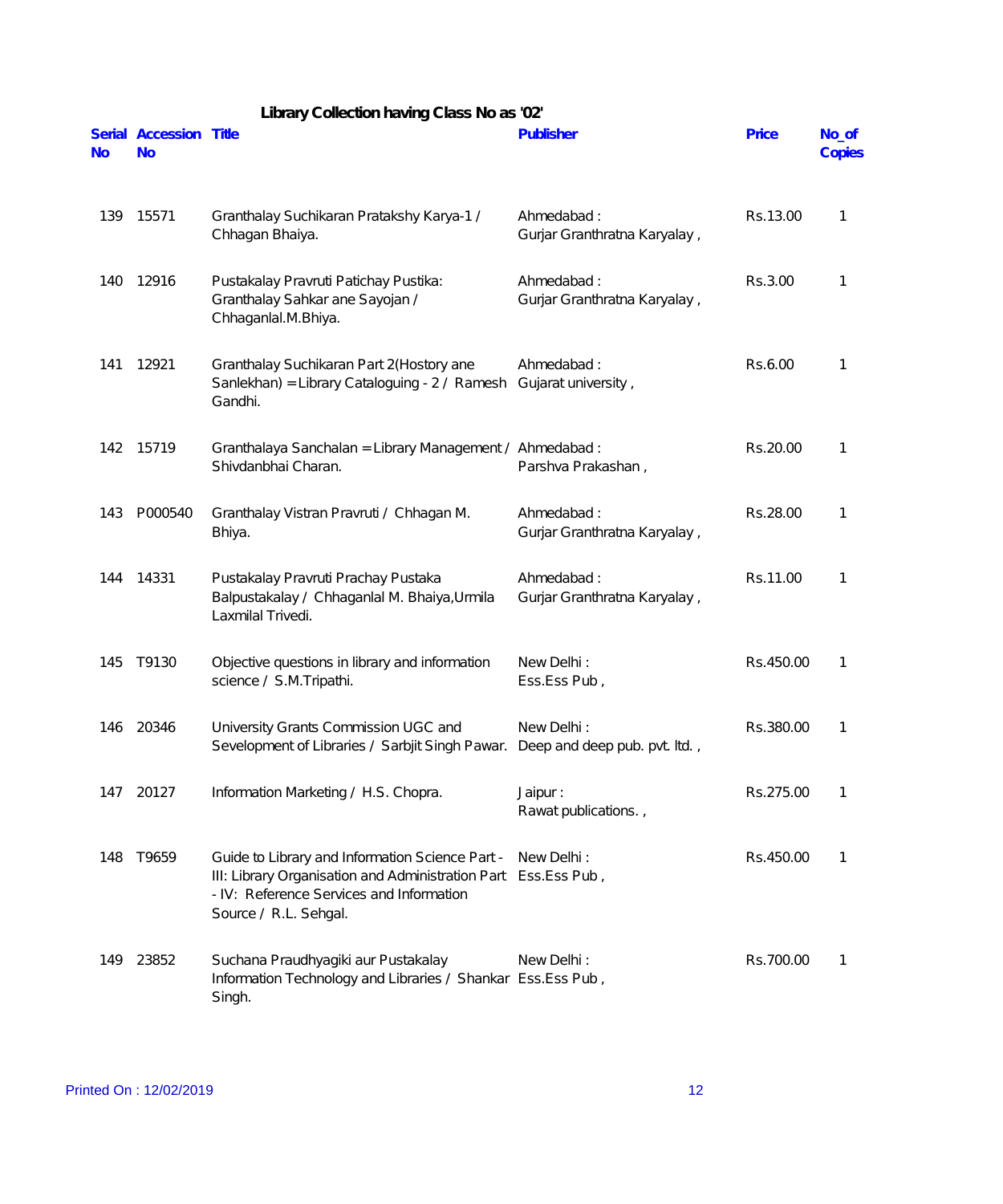|           |                                     | Library Collection having Class No as '02'                                                                                               |                                                                     |              |                 |
|-----------|-------------------------------------|------------------------------------------------------------------------------------------------------------------------------------------|---------------------------------------------------------------------|--------------|-----------------|
| <b>No</b> | Serial Accession Title<br><b>No</b> |                                                                                                                                          | Publisher                                                           | <b>Price</b> | No_of<br>Copies |
| 150       | T9656                               | Pralakhen Avam Suchana Vigyan<br>(Documentation and Information Science) / C.<br>Lal, K. Kumar.                                          | New Delhi:<br>Ess.Ess Pub,                                          | Rs.575.00    | 1               |
| 151       | 22327                               | Library legislation in india /<br>Umeshkumar .Agrawal.                                                                                   | Jaipur:<br>R.B.S.A. publishers,                                     | Rs.450.00    | 1               |
| 152       | T3158                               | Use of Libraries / C.D. Sharma.                                                                                                          | New Delhi:<br>Metrapoletan Book Company,<br>P.V.T. L.T.D.           | Rs.60.00     | 1               |
| 153       | T2614                               | Introduction to librarianship / Jen.Key.Gates.                                                                                           | London:<br>Mcgraw-Hill Book company,                                | Rs.112.66    | 1               |
| 154       | T9594                               | Pustakalay Pravrittina Pitamah: Motibhai Amin /<br>Gita Kirankumar Shah.                                                                 | Ahmedabad:<br>Maruti Printers,                                      | Rs.140.00    | 1               |
| 155       | 11266                               | Faculty Status for University & College<br>Librarians in India / S. Ansari.                                                              | NewDelhi:<br>National convention of university<br>and college libr, | Rs.30.00     | 1               |
| 156       | 20164                               | Directory of Information Services and Computer Jaipur:<br>Application Indian Libraries / P. Dhyani.                                      | University Book House Pvt. Ltd.,                                    | Rs.350.00    | 1               |
| 157       | T8628                               | Pralakhen Avam Suchana Vigyan =<br>Documentation and Information Science /<br>S.P.Sud.                                                   | Jaipur:<br>Raj Publishing house,                                    | Rs.325.00    |                 |
| 158       | T4455                               | Pustakalay Vigyan Shabd-Kosh / S. Tyagi.                                                                                                 | NewDelhi:<br>Sahitya Prakashan,                                     | Rs.60.00     | 1               |
| 159       | 18091                               | Suchikaran ke Sidhanth: Cataloguing Theory /<br>D.D. Chaturvedi.                                                                         | Bombay:<br>Himalaya publication,                                    | Rs.175.00    | 1               |
| 160       | T9129                               | Pralekhan Avam Suchana Sevain Tatha<br>Networking Volume - $2 =$ Documentation &<br>Information Services and Network / S.M.<br>Tripathi. | Agra:<br>Y.K.Publishers,                                            | Rs.525.00    | 1               |
| 161       | 11946                               | Pustakalay Avam Samuday / Shrinath Sahay.                                                                                                | Patna:<br>Bihar Hindi Granth Academy,                               | Rs.17.00     | 1               |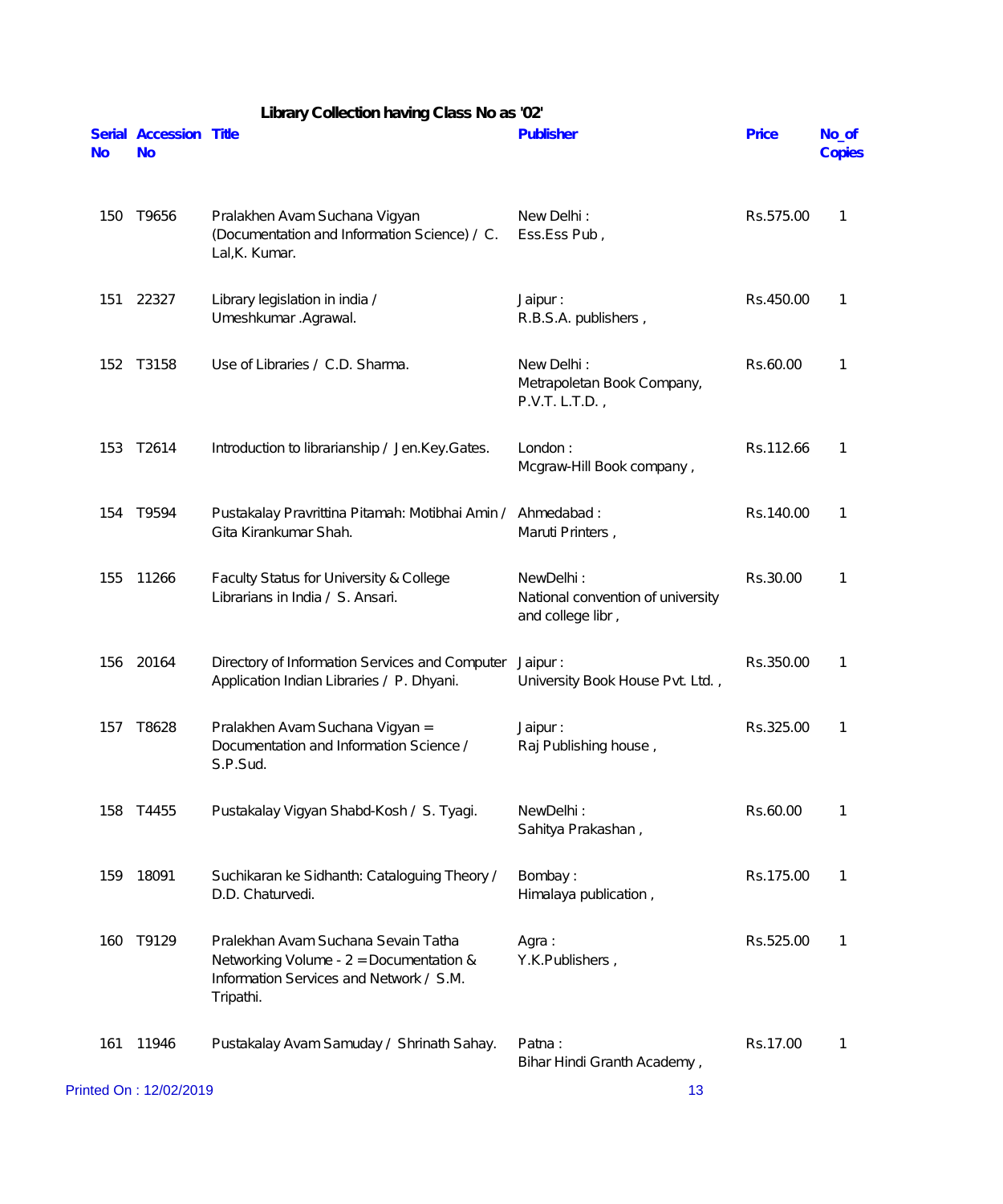|           | Library Collection having Class No as '02' |                                                                                                                                                           |                                       |              |                 |
|-----------|--------------------------------------------|-----------------------------------------------------------------------------------------------------------------------------------------------------------|---------------------------------------|--------------|-----------------|
| <b>No</b> | Serial Accession Title<br><b>No</b>        |                                                                                                                                                           | <b>Publisher</b>                      | <b>Price</b> | No_of<br>Copies |
| 162       | 1713                                       | Pustakalay Karyapadhati ki Vavharik Gyan /<br>Vimalkumar Dutta.                                                                                           | Bombay:<br>Asia Publishing,           | Rs.8.50      | 1               |
| 163       | 21409                                      | Pustakalay avam Samuday / Omprakash<br>Sharma.                                                                                                            | New Delhi:<br>Mohit Publication,      | Rs.150.00    | 1               |
| 164       | 6200                                       | Pustakalaya Prabhand / Dwarkaprasad Shastri. Varanasi:                                                                                                    | Hindi prachar pustakalay,             | Rs.30.00     | $\mathbf{1}$    |
| 165       | 19092                                      | Pustakalay Suchikaran ke Sidhanth: Principles<br>of Cataloguing / Mahendra Nath.                                                                          | Jaipur:<br>Panchsheel Prakashan,      | Rs.200.00    | 1               |
| 166       | 21354                                      | Vishist Pustakalay avam Anusandhan / S.K.<br>Sharma.                                                                                                      | NewDelhi:<br>Kadambari prakashan,     | Rs.140.00    | 1               |
| 167       | 18809                                      | Adhunik Vadmayatmak Niyantran: Vadmaysuchi Agra:<br>Avam Pralekhan = Modern Bibliographycal<br>Control: Bibliography and Documentation /<br>S.S.Trapathi. | Y.K.Publishers,                       | Rs.425.00    | 1               |
| 168       | 16641                                      | Gramin Pustakalay Vikas aur Shiksha Prasar =<br>Rural Library Devlopment & Education-<br>Extension / Gopinath Kalmore.                                    | Jaipur:<br>Rachana Prakashan,         | Rs.125.00    | 1               |
| 169       | 6202                                       | Pustakalay ma Sandarm Seva / Dwarka Prasad Varanasi:<br>Sharma.                                                                                           | Hindi prachar pustakalay,             | Rs.30.00     |                 |
| 170       | T937                                       | An Introduction to University Library<br>Administration / James Thompson.                                                                                 | London:<br>Clive Bingley,             | Rs.35.00     | 1               |
| 171       | Sc003251                                   | Granthalay suchikaran ke sidhanth: theory of<br>library cataloguing / S.P.Sud.                                                                            | Jaipur:<br>Raj Publishing house,      | Rs.400.00    | 1               |
| 172       | 17168                                      | Pralekhan / Ramswarup Varma.                                                                                                                              | Patna:<br>Bihar Hindi Granth Academy, | Rs.24.50     | $\mathbf{1}$    |
| 173       | T1754                                      | Dhvibindu Vargikaran ki Sankshipt Parichay /<br>V.N. Sharma.                                                                                              | Jaipur:<br>Panchsheel Prakashan,      | Rs.20.00     | 1               |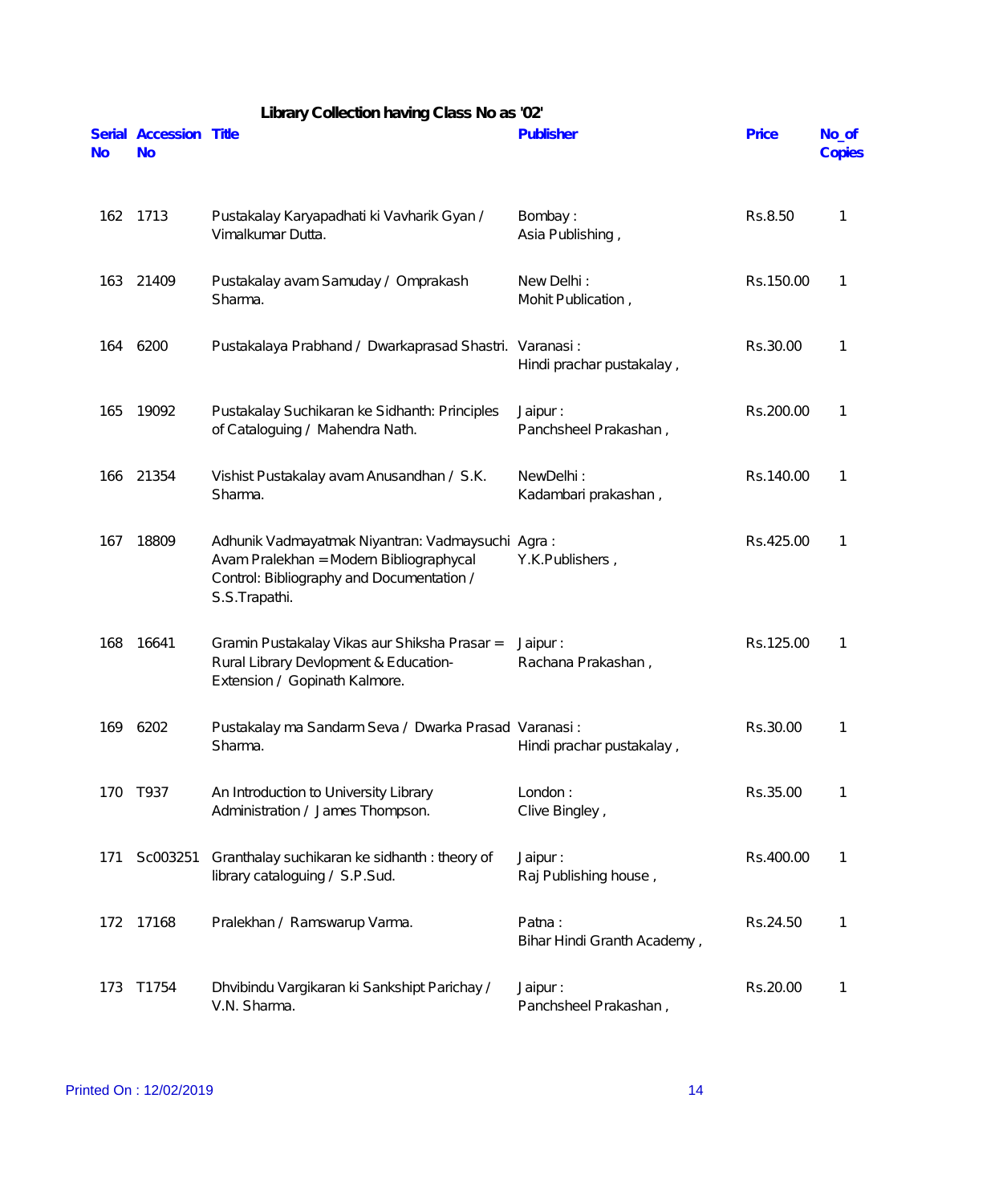| Library Collection having Class No as '02' |                                     |                                                                                                                  |                                                   |           |                 |
|--------------------------------------------|-------------------------------------|------------------------------------------------------------------------------------------------------------------|---------------------------------------------------|-----------|-----------------|
| <b>No</b>                                  | Serial Accession Title<br><b>No</b> |                                                                                                                  | Publisher                                         | Price     | No_of<br>Copies |
| 174                                        | 20374                               | Pustakalay aur Samaj / Pandey S.K.Sharma.                                                                        | New Delhi:<br>Granth academy,                     | Rs.150.00 | 1               |
| 175                                        | 18046                               | Granthalay Tatha Samaj: Library & Society /<br>Shyam Sundar Agrawal.                                             | Jaipur:<br>R.B.S.A. publishers,                   | Rs.300.00 | 1               |
| 176                                        | 6201                                | Pustak Vargikaran Kala / Jagdishcharan<br>Sharma.                                                                | Varanasi:<br>Hindi prachar pustakalay,            | Rs.60.00  | 1               |
| 177                                        | 18079                               | Dvibindu Vargikaran Shamanya Parichay /<br>Mahendranath Sharma.                                                  | Jaipur:<br>Panchsheel Prakashan,                  | Rs.200.00 | 1               |
| 178                                        | T4787                               | Triyatmak Duie Dashmalav Vargikaran =<br>Practical Dewey Decimal Classification /<br>S.P.Sud, M.R. Ravtani.      | Jaipur:<br>R.B.S.A. publishers,                   | Rs.80.00  | 1               |
| 179                                        | 16339                               | Granthalay Vargikaran ki Bhumika / W.B.Barvik Bhopal:<br>Sheyars.                                                | Madhyapradesh Hindi Granth<br>Academy,            | Rs.307.00 | 1               |
| 180                                        | 18164                               | Pustakalay Sandharbh Seva Library Referance<br>Service / M.L.Agrawal.                                            | Jaipur:<br>Printwell,                             | Rs.200.00 | 1               |
| 181                                        | 17826                               | Pustakalay vargikaran ke sidhanth (theory of<br>library classification) / G.S.Champavat.                         | Jaipur:<br>R.B.S.A. publishers,                   | Rs.200.00 | 1               |
| 182                                        | 16337                               | Granthalay Vargikaran (Siddhant avum Prayog)<br>= Library Classification (Theory and Practice) /<br>G.D.Bhatiya. | Bhopal:<br>Madhyapradesh Hindi Granth<br>Academy, | Rs.25.00  | 1               |
| 183                                        | T4458                               | Dvibindu Vargikaran: Colon Classification: A<br>Practical Study / G.S.Champavat.                                 | Jaypur:<br>Shree B.S.A.Publishers,                | Rs.700.00 | 1               |
| 184                                        | 6374                                | Pustak Chunav Siddhanth aur Vidhi / Bhaskar<br>Tiwari.                                                           | Varanasi:<br>Hindi prachar pustakalay,            | Rs.30.00  | 1               |
| 185                                        | 15648                               | Suchikaran Prayogik: AACR-2 Pramane / Kirit<br>Bhavsar.                                                          | Ahmedabad:<br>Parshva Prakashan,                  | Rs.50.00  | 1               |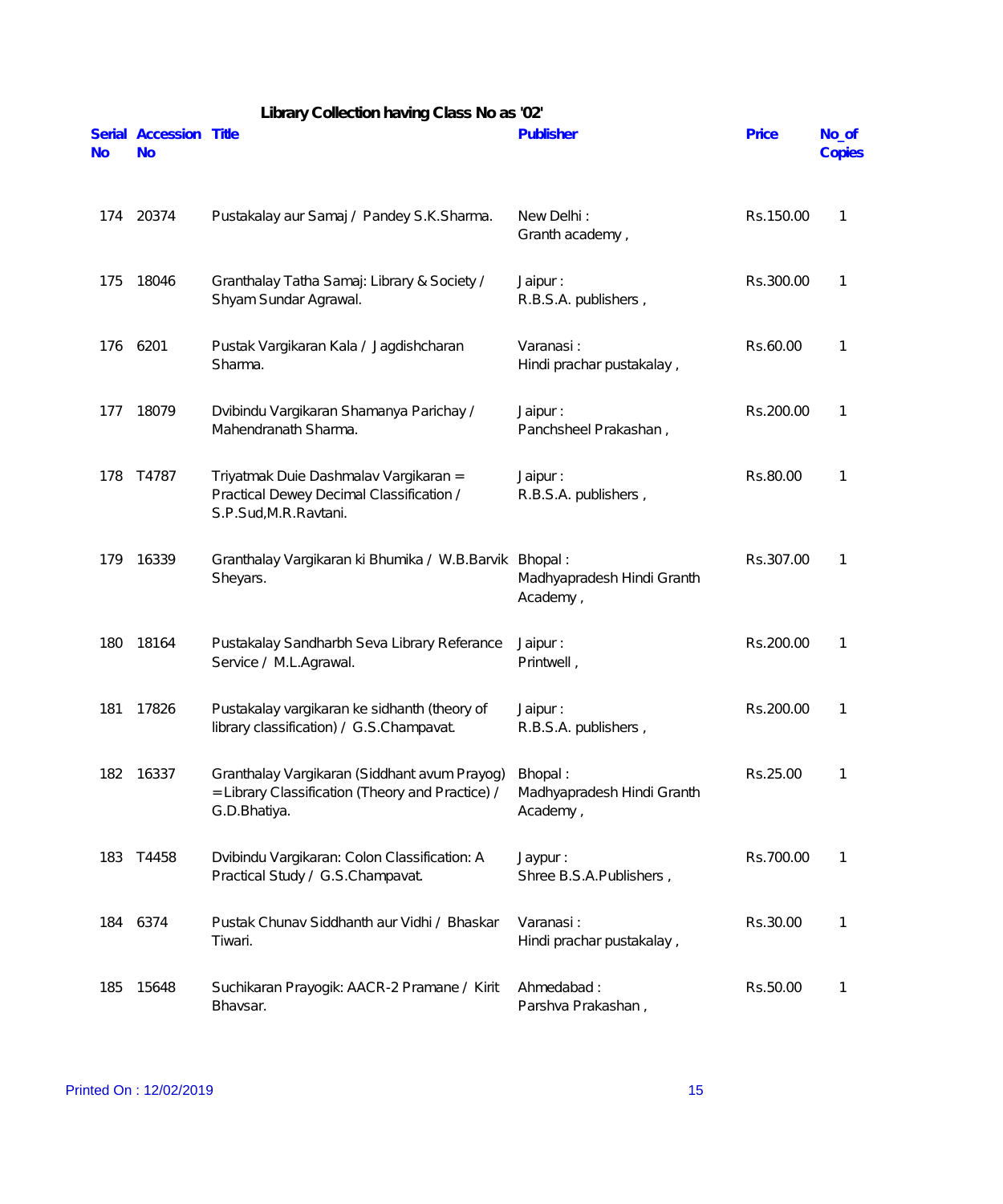|           |                                     | Library Collection having Class No as '02'                                                |                                                   |              |                 |
|-----------|-------------------------------------|-------------------------------------------------------------------------------------------|---------------------------------------------------|--------------|-----------------|
| <b>No</b> | Serial Accession Title<br><b>No</b> |                                                                                           | Publisher                                         | <b>Price</b> | No_of<br>Copies |
| 186       | 17866                               | A Librarian Books Back an Autobiography / S.R. NewDelhi:<br>Ranganathan.                  | ABC Publishing House,                             | Rs.550.00    | 1               |
| 187       | 22448                               | Sandharbh avam suchana seva ke navin<br>aayam / S.M.Trapathi.                             | Agra:<br>Y.K.Publishers,                          | Rs.595.00    | 1               |
| 188       | T2613                               | Guide to The Use of Books and Libraries / Jean New York.:<br>Key Gates.                   | Mc Graw-Hill.,                                    | Rs.82.65     | 1               |
| 189       | T6252                               | Prayogik Suchikaran / Shrajay Kulsharasth.                                                | Jaipur :<br>Yunik Traders,                        | Rs.125.00    | 1               |
| 190       | T5754                               | Granthalay aur samaj / K.S.Sunderekharan.                                                 | NewDelhi:<br>S.S.Publication,                     | Rs.250.00    | 1               |
| 191       | 17566                               | Pustakalay avam Samaj: Library & Society /<br>S.D. Vyas.                                  | Jaipur:<br>Panchsheel Prakashan,                  | Rs.150.00    | 1               |
|           | 192 20128                           | dBase III Plus in Libraries and Lnformation<br>Centres: Theory and Practice / D.B. Patil. | India:<br>Ashish publications,                    | Rs.100.00    | 1               |
| 193       | 16338                               | Pustakalay Sangathan Tatha Vavsthapan / L.S.<br>Saksena.                                  | Bhopal:<br>Madhyapradesh Hindi Granth<br>Academy, | Rs.40.00     | 1               |
| 194       | T5719                               | Library and Information Manpower<br>Development / P.S.G. Kumar.                           | Jaipur:<br>Indus valley,                          | Rs.225.00    | 1               |
| 195       | 22447                               | Manual of Catloguing Practice (CCC & ACR -<br>2) / N.S. Saukin, Dinesh K. Gupta.          | Agra:<br>Y.K.Publishers,                          | Rs.450.00    | 1               |
| 196       | T7080                               | Library Service Important Documents / B.L.<br>Gupta.                                      | Jaipur:<br>Pointer Publication,                   | Rs.395.00    | 1               |
| 197       | T9623                               | Handbook of Library Services / Mahendra Nath. Jaipur:                                     | Pointer Publication,                              | Rs.695.00    | 1               |
| 198       | T4786                               | Suchikaran ke Siddhanth / Girja Kumar, Krushna New Delhi:<br>Kumar.                       | Vikas pub. house.,                                | Rs.95.00     | 1               |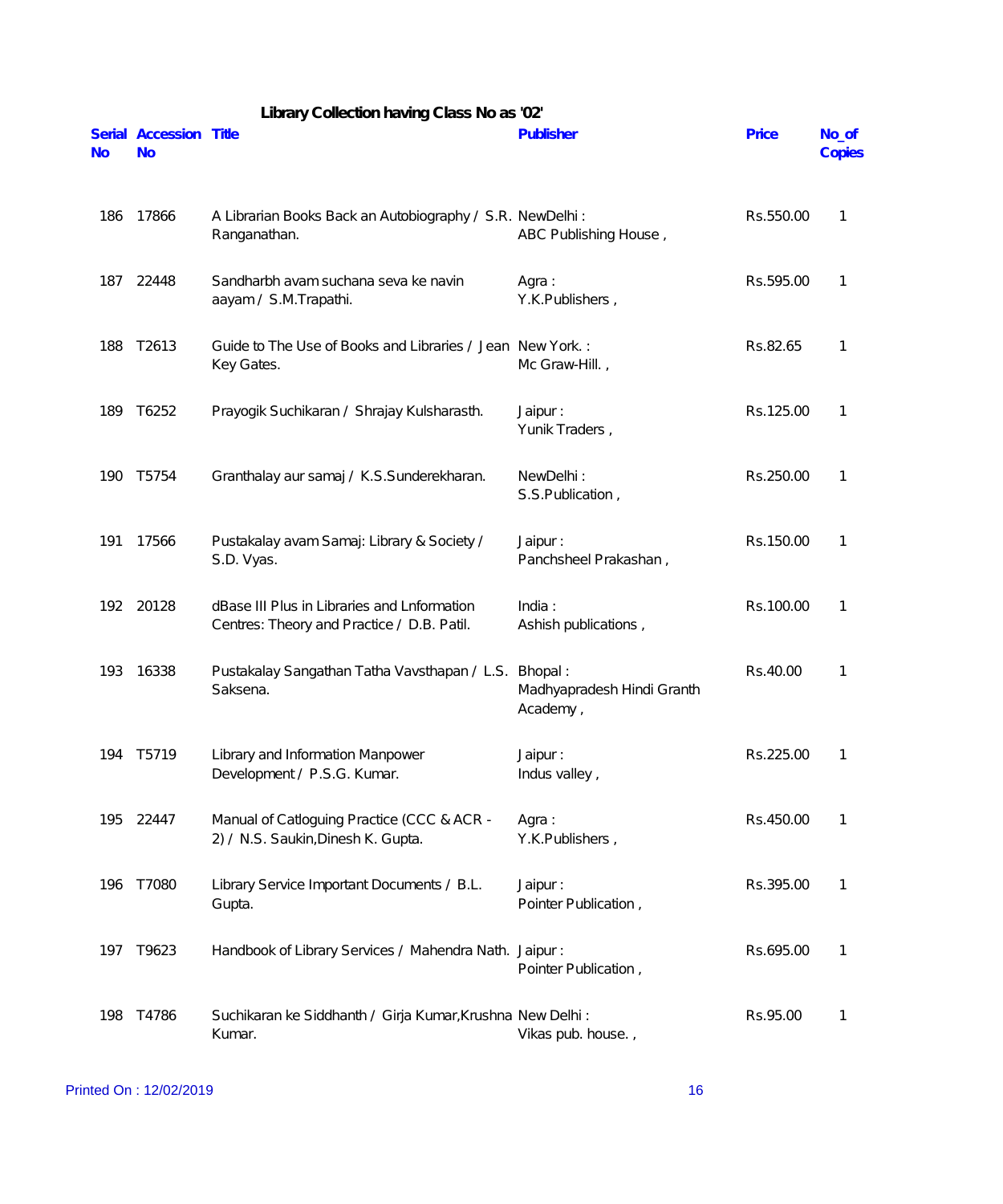| <b>No</b> | Serial Accession Title<br><b>No</b> |                                                                                                                                                | Publisher                                         | Price     | No_of<br>Copies |
|-----------|-------------------------------------|------------------------------------------------------------------------------------------------------------------------------------------------|---------------------------------------------------|-----------|-----------------|
| 199       | 18045                               | Suchikaran prakriya : catlouging procedure /<br>S.P.Sud.                                                                                       | Jaipur:<br>R.B.S.A. publishers,                   | Rs.100.00 | 1               |
| 200       | T9660                               | Pragoyakik Suchikaran (Anuvarg Prasooti<br>Sanhita): Practical Catloguing (Classified<br>Cataloguing Code) / C.Lal, K. Kumar.                  | New Delhi:<br>Ess.Ess Pub,                        | Rs.185.00 | 1               |
| 201       | 18650                               | Granthvargikaran na Multatvo / Champaklal R.<br>Patel.                                                                                         | Ahmedabad:<br>Gujarat Prakashan Mandal,           | Rs.30.00  | 1               |
| 202       | T7823                               | Granthalay Suchikaran ek Adhayayan /<br>Shyamsundar Agrawal.                                                                                   | Bhopal:<br>Madhyapradesh Hindi Granth<br>Academy, | Rs.45.00  | 1               |
| 203       | T9120                               | Granthalay Suchikaran ke Siddhanth / S.P.<br>Sud.                                                                                              | Jaipur:<br>Raj Publishing house,                  | Rs.350.00 | 1               |
| 204       | 16451                               | Granthalay Vargikaran Avam Suchikaran ke<br>Sidhanth = Theory of Library Library<br>Classification and Cataloguing /<br>S.P.Sud, G.D. Bhargav. | Jaipur:<br>R.B.S.A. publishers,                   | Rs.125.00 | 1               |
| 205       |                                     | SC003261 Pustakalay Suchikaran ke Sidhanth: Principles<br>of Cataloguing / Mahendra Nath Sharma.                                               | Jaipur:<br>Panchsheel Prakashan,                  | Rs.300.00 | 1               |
|           | 206 T5089                           | Public Library Development Perspectives and<br>Staffing pattern in Libraries and Information<br>Centres / S.C. Biswas.                         | Delhi:<br>Indian Library Association,             | Rs.150.00 | 1               |
| 207       | 4233                                | Theory of Classification / Keith Davison.                                                                                                      | Bombay:<br>Asia Publishing,                       | Rs.15.00  | 1               |
| 208       | T2091                               | School library development / c.P.Vashishth.                                                                                                    | Delhi:<br>Indian Library Association,             | Rs.30.00  | 1               |
| 209       | 23663                               | Library and Information Technology: Concepts<br>to Applications / Ramalingan.                                                                  | Delhi:<br>Kalpaz publication,                     | Rs.560.00 | 1               |
| 210       | 4268                                | Referance Service / S.R. Ranganathan.                                                                                                          | Bombay:<br>Asia Publishing,                       | Rs.18.00  | 1               |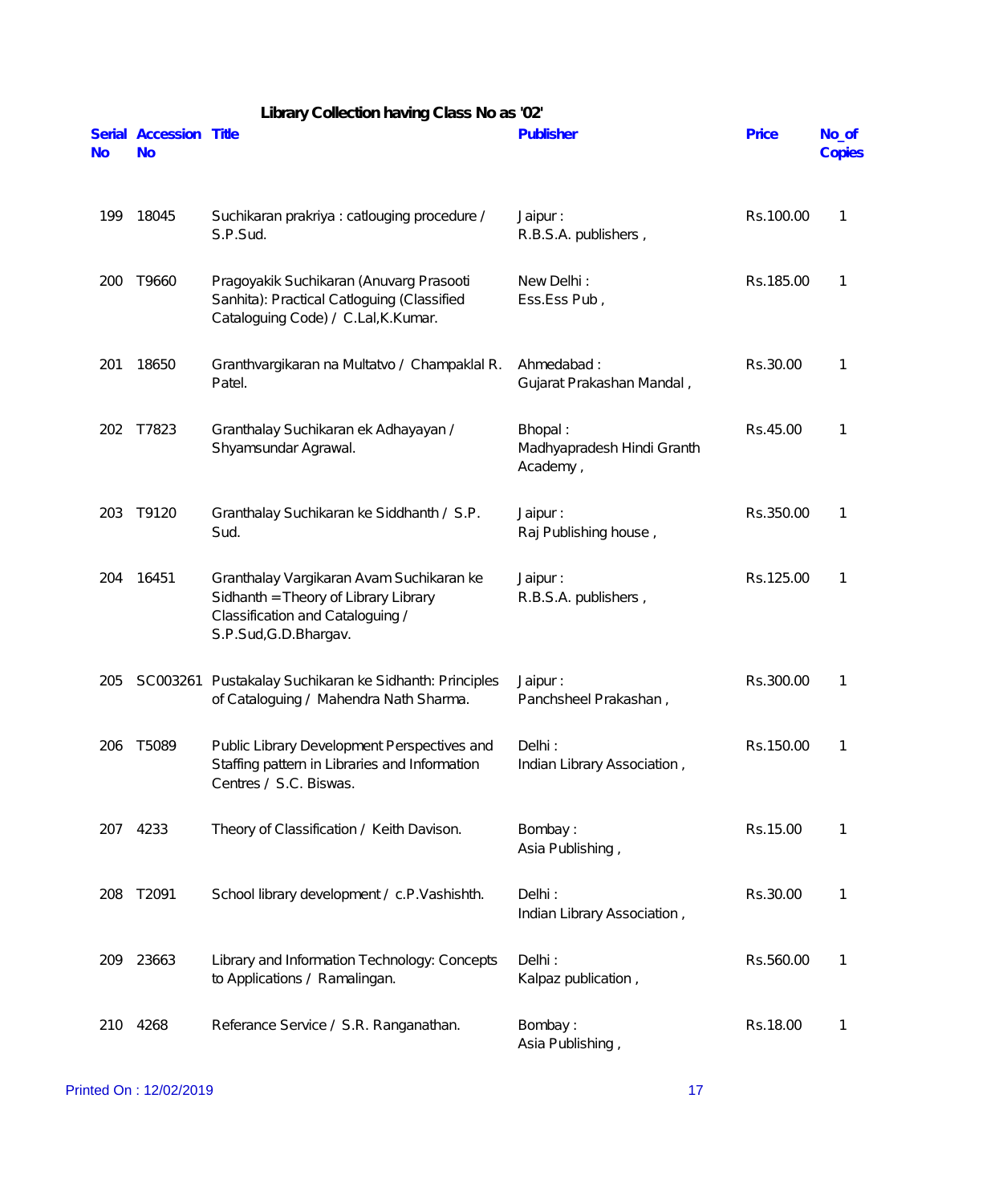|           |                                     | Library Collection having Class No as '02'                                                                                                       |                                            |           |                 |
|-----------|-------------------------------------|--------------------------------------------------------------------------------------------------------------------------------------------------|--------------------------------------------|-----------|-----------------|
| <b>No</b> | Serial Accession Title<br><b>No</b> |                                                                                                                                                  | Publisher                                  | Price     | No_of<br>Copies |
| 211       | T8629                               | Sarlikrut Pustakalay Vargikaran Siddhanth:<br>Simplified Library Classification Theory / Pande<br>S.K. Sharma.                                   | New Delhi:<br>Gyan Pub house,              | Rs.200.00 | 1               |
| 212       | T4252                               | Dr. Amrutlal Sukla Smruti Granth / Mohandas<br>M. Patel.                                                                                         | Ahmedabad:<br>Gurjar Granthratna Karyalay, | Rs.25.00  | 1               |
| 213       | 19353                               | Vishisth Granthalay: Special Library / Chhagan Ahmedabad:<br>Bhiya.                                                                              | Gurjar Granthratna Karyalay,               | Rs.30.00  | 1               |
| 214       | 12915                               | Pustakalay Pravruti Parichay Pustakalay Pustak Ahmedabad:<br>Pasandgi na Sidhanth / Chhaganlal Mathurdas Gurjar Granthratna Karyalay,<br>Bhaiya. |                                            | Rs.5.00   | 1               |
| 215       | 11422                               | Pustak Pasandgi Parichay / Dhirajlala Nanalal<br>Sukla.                                                                                          | Ahmedabad:<br>Gujarat university,          | Rs.3.50   | 1               |
| 216       | T4553                               | Mahiti ane pralekhan seva / Navin. Barodiya.                                                                                                     | Ahmedabad:<br>Parshva Prakashan,           | Rs.20.00  | 1               |
| 217       | 15572                               | Lakhya Suchikaran Parichay: Documentation /<br>D.N. Shukla.                                                                                      | Ahmedabad:<br>Gujarat university,          | Rs.5.50   | 1               |
| 218       | 12920                               | Granthalay Suchikaran Part - 1 (Siddhant ane<br>Svaroop) = Library Cataloguing / Ramesh<br>Gandhi.                                               | Ahmedabad:<br>Gujarat university,          | Rs.6.00   | 1               |
| 219       | 16125                               | Suchikaran (Itihas, Siddhant, Vahevar) /<br>Chunilal U. Barot.                                                                                   | Ahmedabad:<br>Gujarat Pustakalay Mandal,   | Rs.18.00  | 1               |
| 220       | T10239                              | Modern Theory of Library Cataloguing /<br>Manisha Dawra.                                                                                         | New Delhi:<br>Rajat Publications,          | Rs.700.00 | 1               |
| 221       | T10274                              | Global Manager and Information Technology /<br>Roshan Baltivala.                                                                                 | New Delhi:<br>Commonwealth pub.,           | Rs.700.00 | 1               |
| 222       | T10253                              | AACR2R With MARC21: Cataloguing Practice<br>for 21st Century / R.S. Aswal.                                                                       | New Delhi:<br>Ess.Ess Pub,                 | Rs.850.00 | 1               |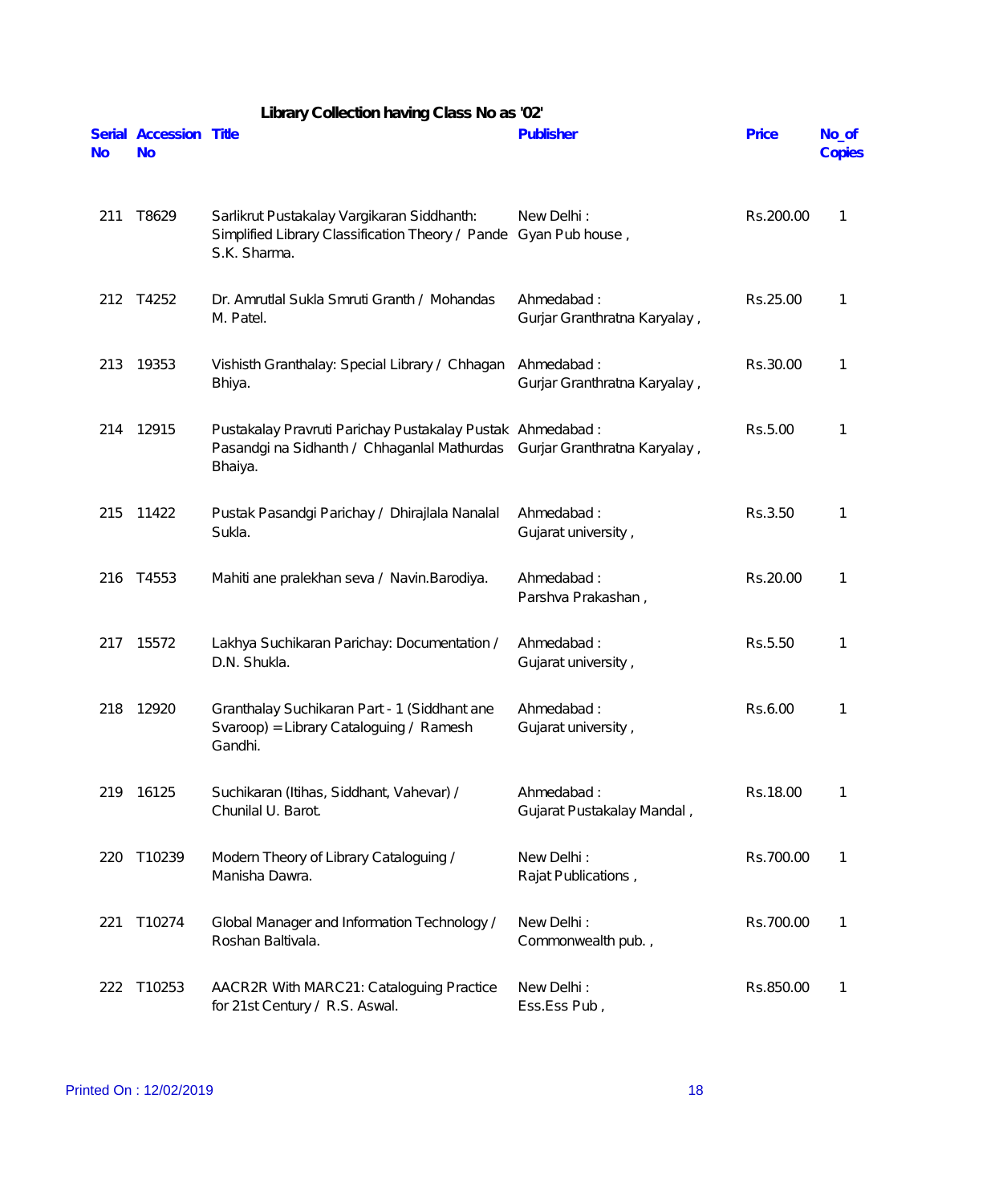|           |                                     | Library Collection having Class No as '02'                                                                                                   |                                                           |              |                 |
|-----------|-------------------------------------|----------------------------------------------------------------------------------------------------------------------------------------------|-----------------------------------------------------------|--------------|-----------------|
| <b>No</b> | Serial Accession Title<br><b>No</b> |                                                                                                                                              | Publisher                                                 | <b>Price</b> | No_of<br>Copies |
| 223       | T10231                              | Modern practices of library information services / Delhi :<br>Kusum.Verma.                                                                   | Vista International Publishing<br>House,                  | Rs.695.00    | 1               |
| 224       | T10258                              | Colon Classification / Prahlad Sharma.                                                                                                       | Jaypur:<br>Ankit Publication,                             | Rs.400.00    | 1               |
| 225       | T10259                              | ddc 22 : a practical approach /<br>Sanjay.K.Kaushik.                                                                                         | New Delhi:<br>Ess.Ess Pub,                                | Rs.475.00    | 1               |
| 226       | T10260                              | U.G.C. pariksha guide : prashna patra Pratham / New Delhi :<br>C.Lal.                                                                        | Ess.Ess Pub,                                              | Rs.650.00    | 1               |
| 227       | T10256                              | U.G.C. (net) manual for library and information<br>science / Anil.K.Dhiman.                                                                  | New Delhi:<br>Ess.Ess Pub,                                | Rs.750.00    | 1               |
| 228       | 16292                               | Suchana Avam Sandharbh Stotra ke Navin<br>Ayam = Demensions of Information & Reference Ajanta books International,<br>Source / S.M.Tripathi. | Delhi:                                                    | Rs.400.00    | 1               |
| 229       | T10254                              | Methods for Measuring Quality of Libraries / M. New Delhi:<br>Bavakutty, K.C. Abdul Majeed.                                                  | Ess.Ess Pub,                                              | Rs.650.00    | 1               |
| 230       | $U-415$                             | Information Technology for e-Libraries / NULL.                                                                                               | Jaipur:<br>Raj Publishing house,                          | 600.00       | 1               |
| 231       | T10255                              | Granthalay avam suchna vigyan adhya mala<br>(M.Lib.Examination) / NULL.                                                                      | New Delhi:<br>Ess.Ess Pub,                                | 300.00       | 1               |
| 232       | T934                                | Library Administration Theory and Practice /<br>R.L. Mittal.                                                                                 | New Delhi:<br>Metrapoletan Book Company,<br>P.V.T. L.T.D. | Rs.30.00     | 1               |
| 233       | T10261                              | Granthalay avm suchna vigyan (vastunist<br>prasna) / S.M.Tripathi.                                                                           | New Delhi:<br>Ess.Ess Pub,                                | 550.00       | 1               |
| 234       | T10257                              | Objective Question Bank for Library &<br>Information Science Ability Tests / A.A.N.Raju.                                                     | New Delhi:<br>Ess.Ess Pub,                                | Rs.600.00    | 1               |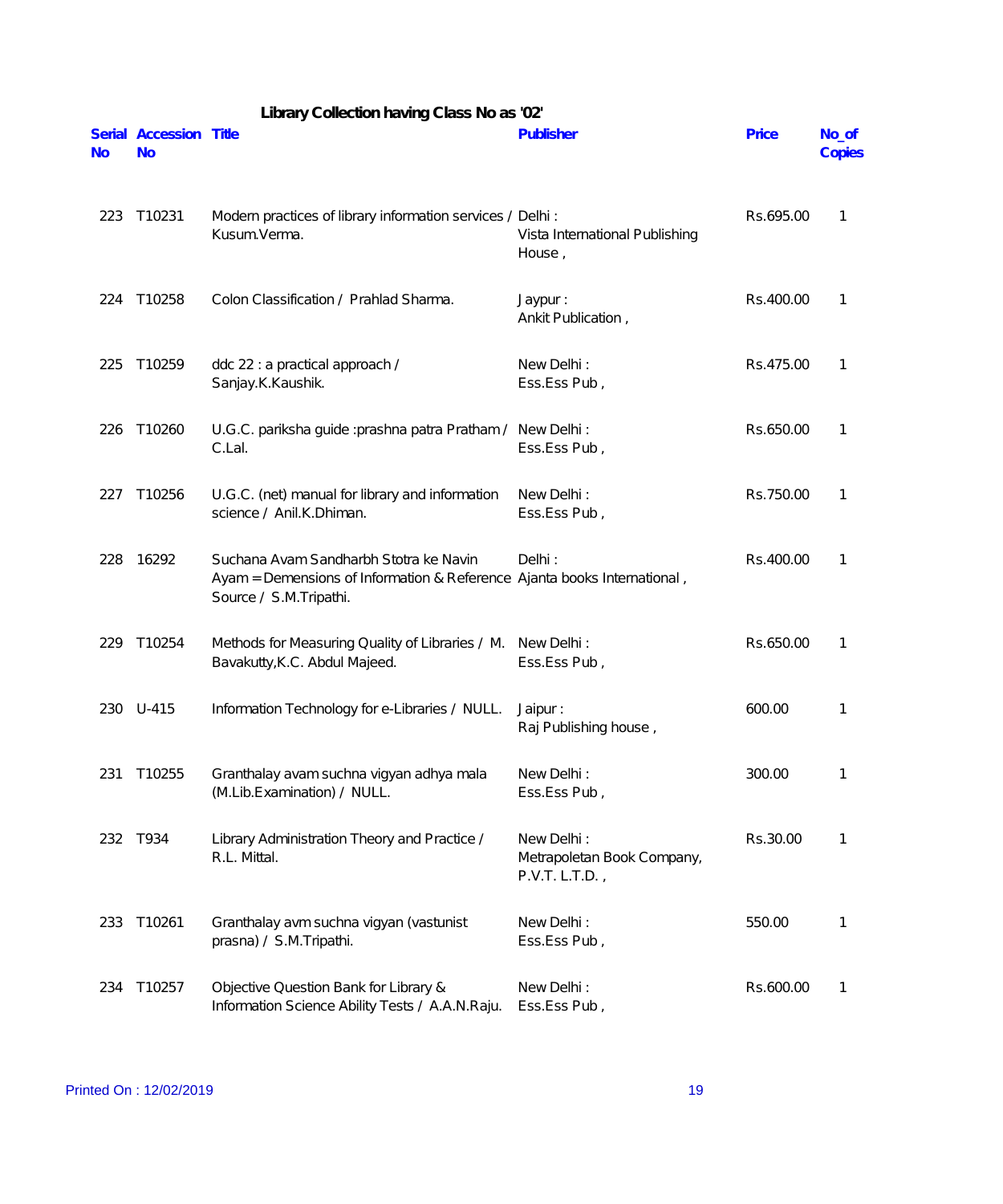|           |                                     | Library Collection having Class No as '02'                                                                         |                                         |              |                 |
|-----------|-------------------------------------|--------------------------------------------------------------------------------------------------------------------|-----------------------------------------|--------------|-----------------|
| <b>No</b> | Serial Accession Title<br><b>No</b> |                                                                                                                    | Publisher                               | <b>Price</b> | No_of<br>Copies |
| 235       |                                     | SC003844 Library and information science: multiple choice<br>question / B.K.sharma.                                | Agra:<br>Y.K.Publishers,                | 595.00       | 1               |
| 236       | T10890                              | Virtual Collections in Digital Libraries / Vibhuti<br>Agarwal.                                                     | New Delhi:<br>Rajat Publications,       | Rs.600.00    | 1               |
| 237       | T11143                              | Prespective Development of Serial<br>Management: A PracticalApproach /<br>S.R.Patnaik.                             | New Delhi:<br>Cyber techpublications,   | Rs.700.00    | 1               |
| 238       | T11041                              | Access and the changing trends in libreries /<br>Kumdan Godia.                                                     | Delhi:<br>Adhyayan Pub. & Distributors, | 595.00       | 1               |
| 239       | 17567                               | Pustkalay Vigyan: Library Science / AjayKuamr<br>Sharma.                                                           | Delhi:<br>World Book House,             | Rs.250.00    | 1               |
| 240       | T11390                              | Encyclopaedia of Information Technology and e- New Delhi:<br>world:e-governance.Vol-1 / Vasu Deva.                 | Commonwealth pub.,                      | 5500.00      | 1               |
| 241       | T11391                              | Encyclopaedia of Information Technology and e- New Delhi:<br>world:e-crime and Remedies.Vol-2 / Vasu<br>Deva.      | Commonwealth pub.,                      | 5500.00      | 1               |
| 242       | T11392                              | Encyclopaedia of Information Technology and e- New Delhi :<br>world:e-export.Vol-3 / Vasu Deva. Commonwealth pub., |                                         | 5500.00      | 1               |
| 243       | T11393                              | Encyclopaedia of information Technology and e- New Delhi:<br>world:e-services.Vol-4 / Vasu Deva.                   | Commonwealth pub.,                      | 5500.00      | 1               |
| 244       | T11394                              | Encyclopaedia of Information Technology and e- New Delhi:<br>world:e-banking.Vol-5 / Vasu Deva.                    | Commonwealth pub.,                      | 5500.00      | 1               |
| 245       | T11395                              | Encyclopaedia of Information Technology and e- New Delhi:<br>world:e-sales.Vol-6 / Vasu Deva.                      | Commonwealth pub.,                      | 5500.00      | 1               |
| 246       | T11396                              | Encyclopaedia of Information Technology and e- New Delhi:<br>world:e-business.Vol-7 / Vasu Deva.                   | Commonwealth pub.,                      | 5500.00      | 1               |
| 247       | T11397                              | Encyclopaedia of Information Technology and e- New Delhi:<br>world:e-marketing.Vol-8 / Vasu Deva.                  | Commonwealth pub.,                      | 5500.00      | 1               |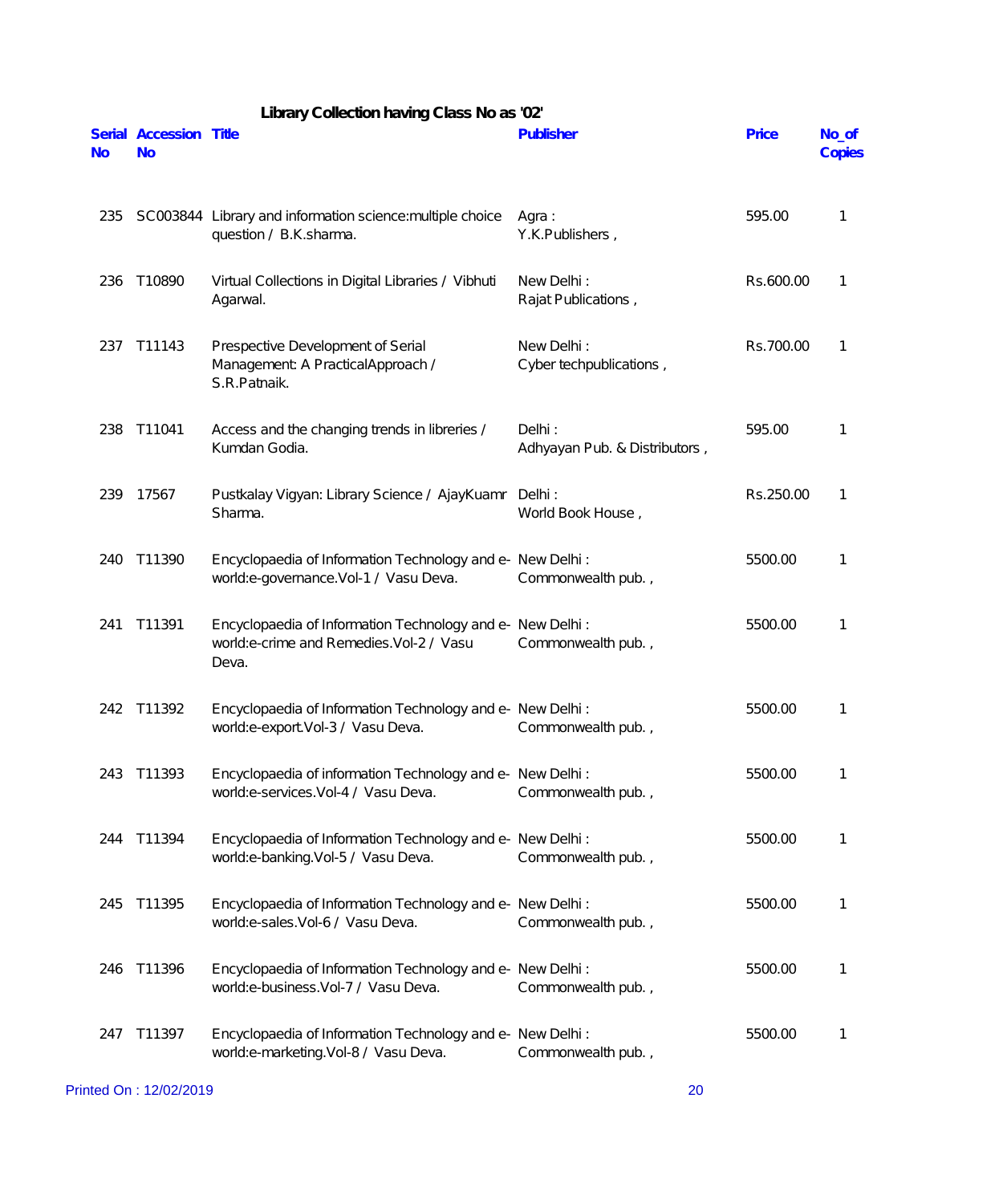|           |                                     | Library Collection having Class No as '02'                                                             |                                            |                |                 |
|-----------|-------------------------------------|--------------------------------------------------------------------------------------------------------|--------------------------------------------|----------------|-----------------|
| <b>No</b> | Serial Accession Title<br><b>No</b> |                                                                                                        | <b>Publisher</b>                           | Price          | No_of<br>Copies |
| 248       | T11398                              | Encyclopaedia of Information Technology and e- New Delhi:<br>world:e-learning.Vol-9 / Vasu Deva.       | Commonwealth pub.,                         | 5500.00        | 1               |
| 249       | T11399                              | Encyclopaedia of Information Technology and e- New Delhi:<br>world:e-knowledge.Vol-10 / Vasu Deva.     | Commonwealth pub.,                         | 5500.00        | 1               |
| 250       | T11363                              | Planning the Morden Public Library Building /<br>Gerard B.McCabe.                                      | London:<br>Libraries Unlimited,            | Rs.1250.0<br>0 | 1               |
| 251       | T11238                              | Nirdeshikaran Prakiya: Indexing Process /<br>Urmila Thakar.                                            | Ahmedabad:<br>Gurjar Granthratna Karyalay, | 100.00         | 1               |
| 252       | T11558                              | E-Libraries in 21st Century / A. K. Kaul.                                                              | Jaipur:<br>A.B.D. publishers,              | Rs.975.00      | 1               |
| 253       |                                     | SC004327 MARC21 For Everyone A Practical Guide /<br>Deborah A.Fritz; Richard J.Fritz.                  | Delhi:<br>Indian Library Association,      | RS.1295.0<br>0 | 1               |
| 254       | U2072                               | International Encyclopaedia of Librarianship<br>(Volume-1) / M.A.Khan.                                 | New Delhi:<br>Cosmo Publications,          | Rs.1300.0<br>0 | 1               |
| 255       | U2073                               | International Encyclopaedia of Librarianship<br>(Volume-2) / M.A.Khan.                                 | New Delhi:<br>Cosmo Publications,          | Rs.1300.0<br>0 | 1               |
| 256       | U2074                               | International Encyclopaedia of Librarianship<br>(Volume-3) / M.A.Khan.                                 | New Delhi:<br>Cosmo Publications,          | Rs.1300.0<br>0 | 1               |
| 257       | U2075                               | International Encyclopaedia of Librarianship<br>(Volume-4) / M.A.Khan.                                 | New Delhi:<br>Cosmo Publications,          | Rs.1300.0<br>0 | 1               |
| 258       | U2076                               | International Encyclopaedia of Librarianship<br>(Volume-5) / M.A.Khan.                                 | New Delhi:<br>Cosmo Publications,          | Rs.1300.0<br>0 | 1               |
| 259       | T11815                              | Manual for Knowledge Custodians A Must for<br>Library Professionals and Academicians / Lata<br>Suresh. | Jaipur:<br>Shruti Publications,            | Rs.1995.0<br>0 | 1               |
| 260       | T11816                              | Dewey Dashansh Vargikaran ane Sapex Suchi / Ahmedabad:<br>Melville Dewey.                              | Parshva Publication,                       | Rs.275.00      | 1               |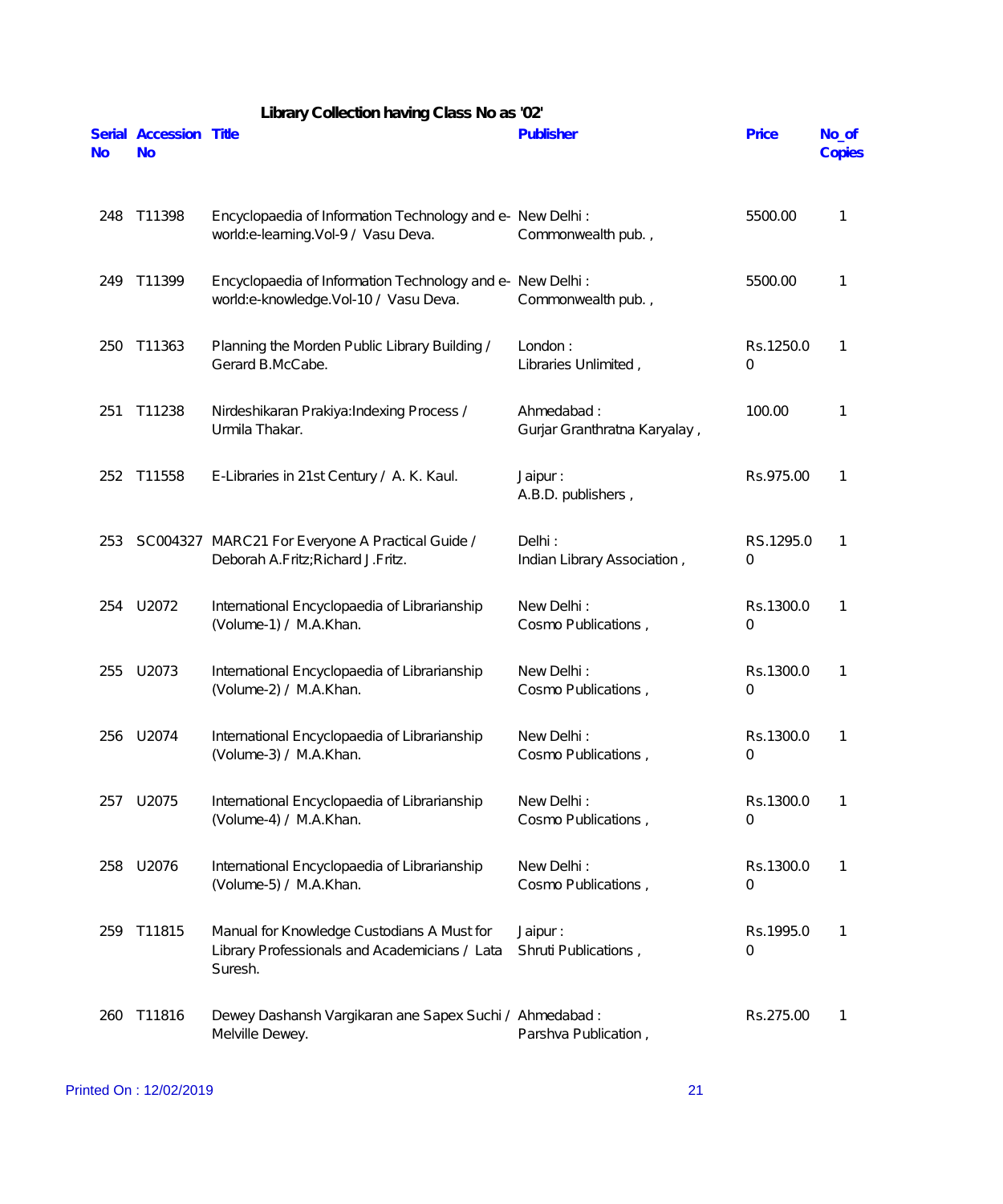|           |                                     | Library Collection having Class No as '02'                                                                                       |                                             |                |                 |
|-----------|-------------------------------------|----------------------------------------------------------------------------------------------------------------------------------|---------------------------------------------|----------------|-----------------|
| <b>No</b> | Serial Accession Title<br><b>No</b> |                                                                                                                                  | Publisher                                   | <b>Price</b>   | No_of<br>Copies |
| 261       | T12099                              | UGC NET/SLET Library & Information Science /<br>G.R.Raizada; S.K.Bajpai.                                                         | Jaipur:<br>University Book House Pvt. Ltd., | Rs.1595.0<br>0 | 1               |
| 262       | T12104                              | UGC NET/SLET Pustkalay aur Suchana<br>Vigyan / G.R.Raizada.                                                                      | Jaipur:<br>University Book House Pvt. Ltd., | Rs.1595.0<br>0 | 1               |
| 263       |                                     | SC004862 Research in Library Sciences / C.Janakiraman.                                                                           | Delhi:<br>Pacific Books International,      | Rs.900.00      | 1               |
| 264       | T12504                              | Using Open Source Sysytems for Digital<br>Libraries / Art Rhyno.                                                                 | London:<br>Libraries,                       | Rs.750.00      | 1               |
| 265       | T12505                              | Expectations of Librarians in The 21st Century /<br>Karl Bridges; Leigh Estabrook.                                               | London:<br>Greenwood Press,                 | Rs.950.00      | 1               |
| 266       | T12506                              | The Next Library Leadership (Attributes of<br>Academic and Public Library Directors) / Peter<br>Hernon; Ronald R. Powell.        | London:<br>Libraries,                       | Rs.900.00      | 1               |
| 267       | T12508                              | Automating Media Centers and Small Libraries<br>(A Microcomputer-Based Approach) / Dania<br>Bilal.                               | London:<br>Libraries,                       | Rs.950.00      | 1               |
| 268       | T12509                              | Planing and Evaluating Library Networked<br>Services and Resources / John Carlo<br>Bertot; Denise M. Davis.                      | London:<br>Libraries,                       | Rs.795.00      | 1               |
| 269       | T12510                              | Wynar's Introduction to Cataloging and<br>Classification / David P. Miller.                                                      | London:<br>Libraries,                       | Rs.1100.0<br>0 | 1               |
| 270       | T12511                              | Managing Information Technology (A Handbook London:<br>for Systems Librarians) / Patricia Ingersoll; John Libraries,<br>Culshaw. |                                             | Rs.450.00      | 1               |
| 271       | T12513                              | The Responsive Public Library / Sharon L.<br>Baker; Karen L. Wallace.                                                            | London:<br>Libraries,                       | Rs.1100.0<br>0 | 1               |
| 272       | T12512                              | Reference and Services An Introduction /<br>Richard E. Bopp; Linda C. Smith.                                                     | London:<br>Libraries,                       | Rs.1450.0<br>0 | 1               |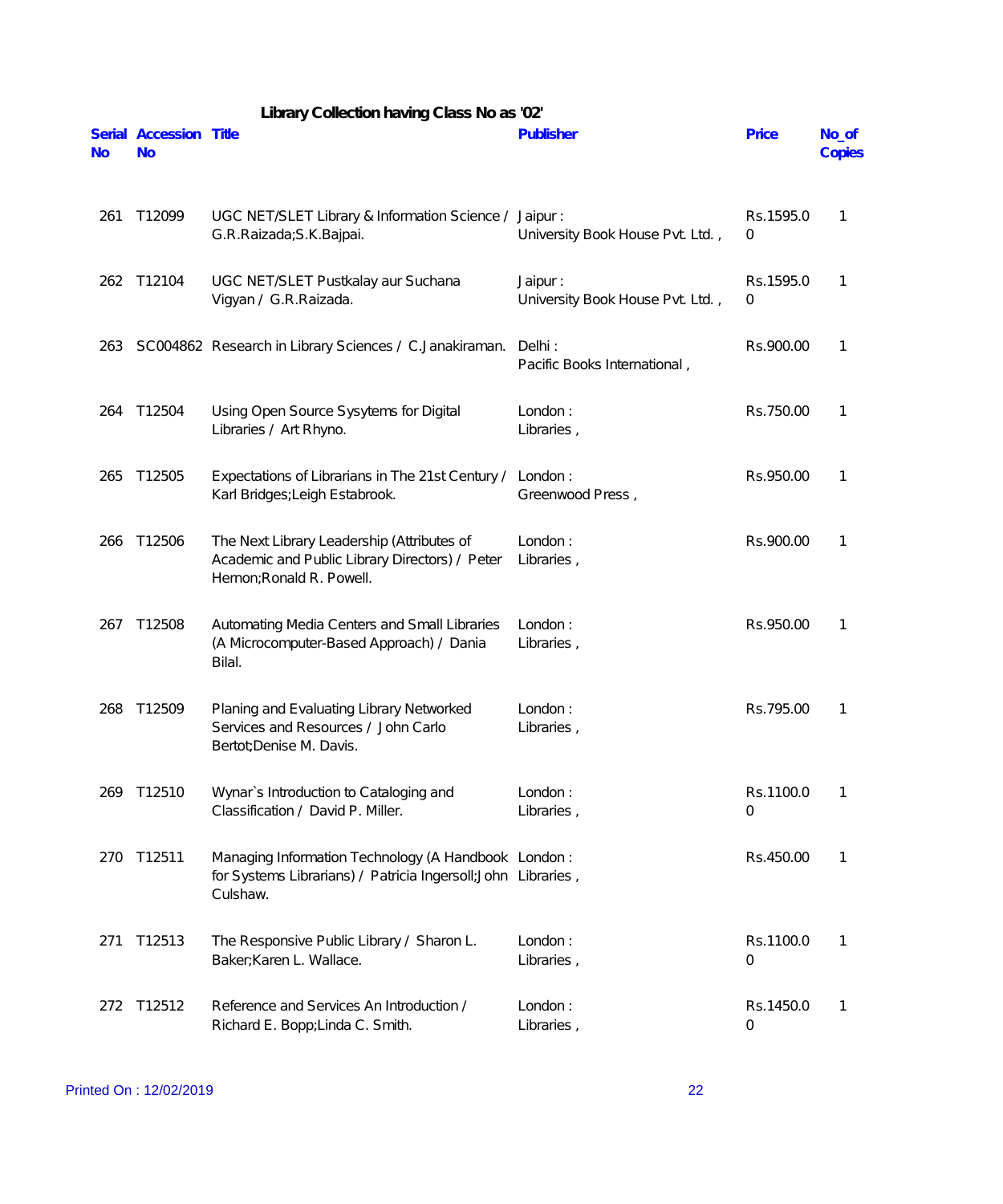| <b>No</b> | Serial Accession Title<br><b>No</b> |                                                                                         | Publisher                                       | Price                       | No_of<br>Copies |
|-----------|-------------------------------------|-----------------------------------------------------------------------------------------|-------------------------------------------------|-----------------------------|-----------------|
| 273       | T12503                              | Applied Information for Information Retrieval<br>Research / Dietmar Wolfram.            | London:<br>Libraries,                           | Rs.1250.0<br>0              | 1               |
| 274       | T12514                              | Library Evaluation A Casebook and Can-Do<br>Guide / Danny P. Wallace; Connie Van Fleet. | London:<br>Libraries,                           | Rs.900.00                   | 1               |
| 275       | T12507                              | Dictionary for Library and Information Science /<br>Joan M. Reitz.                      | London:<br>Libraries,                           | Rs.1450.0<br>0              | 1               |
| 276       | T12515                              | Online Retrieval A Dialogue of Theory and<br>Practrie / Geraldene Walker; Joseph Janes. | London:<br>Libraries,                           | Rs.1250.0<br>$\overline{0}$ | 1               |
| 277       | T12612                              | Digital Library Use (Librarian's Guide to<br>Internet) / V.K. Iyenger.                  | New Delhi:<br>Arise Publishers and Distrbutors, | Rs.800.00                   | 1               |
| 278       | T4502                               | Lenin and Library Organisation / Rechard<br>Dexon.                                      | Moscow:<br>Progress Publication,                | Rs.5.50                     | 1               |
| 279       | T10889                              | Digital Cataloguing and Classification / Nitish<br>Agrawal.                             | New Delhi:<br>Rajat Publications,               | Rs.600.00                   | 1               |
| 280       | T8789                               | Pustakalay aur Samaj = Library and Society /<br>Mahendra Nath.                          | Jaipur:<br>Pointer Publication,                 | Rs.400.00                   | 1               |
| 281       | T5091                               | School Library Development / C.P. Vashishth.                                            | Delhi:<br>Indian Library Association,           | Rs.30.00                    | 1               |
|           | 282 8410                            | Pustakalay Sangathan aur Sanchalan /<br>Dvarkaprasad Shastri.                           | New Delhi:<br>S.ChaND & comp,                   | Rs.3.25                     | 1               |
| 283       | 6204                                | Pustak Vigyan / Dvarkaprasad Shastri.                                                   | Varanasi:<br>Hindi prachar pustakalay,          | Rs.5.00                     | 1               |
| 284       | 16363                               | Dewey Dashansh Vargikaran ane Sapex Suchi / Ahmedabad:<br>Melvil Dewey.                 | Gurjar Granthratna Karyalay,                    | Rs.25.00                    | 1               |
| 285       | 26081                               | Pustak aur Adhunik Samaj: Library & Modern<br>Society / Mangeram, Ramchandar.           | New Delhi:<br>Satyam Publishing House,          | Rs.250.00                   | 1               |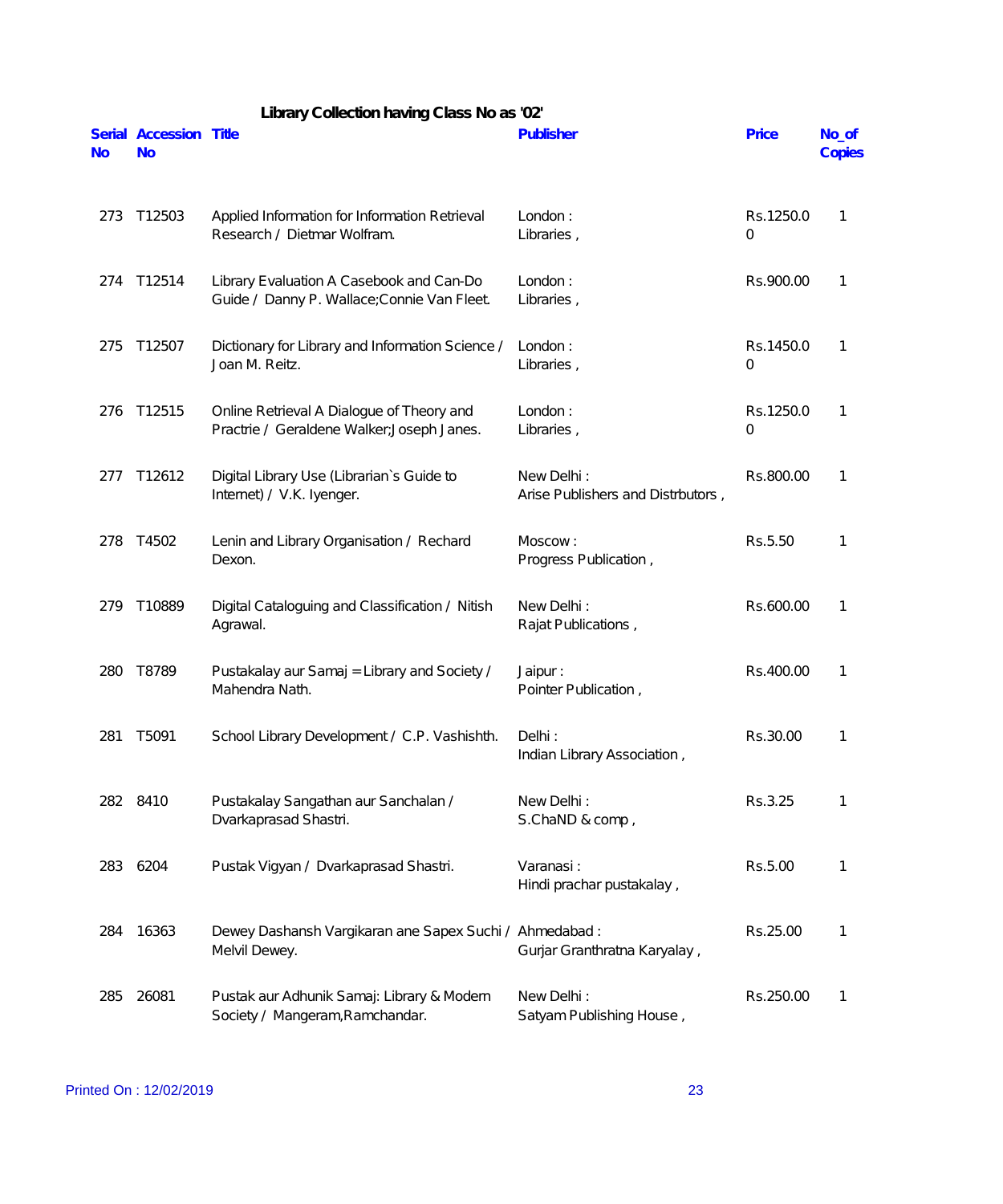|           | Library Collection having Class No as '02' |                                                                                             |                                                                      |                       |                 |  |  |
|-----------|--------------------------------------------|---------------------------------------------------------------------------------------------|----------------------------------------------------------------------|-----------------------|-----------------|--|--|
| <b>No</b> | Serial Accession Title<br><b>No</b>        |                                                                                             | Publisher                                                            | <b>Price</b>          | No_of<br>Copies |  |  |
| 286       | 27094                                      | Introduction to Computer for Library<br>Prafessionals / Gurdev Singh.                       | New Delhi:<br>Ess.Ess Pub,                                           | Rs.925.00             | 1               |  |  |
| 287       | T6454                                      | Mahiti ane Pralekhan Seva: Information and<br>Documentation Service / Avinbhai H. Barodiya. | Ahmedabad:<br>Parshva Prakashan,                                     | Rs.20.00              | 1               |  |  |
| 288       | 12914                                      | Dvibindu Vargikaran: Ek Parichay / Chhaganlal<br>Mathurdas Bhaiya.                          | Ahmedabad:<br>Gurjar Granthratna Karyalay,                           | Rs.6.00               | 1               |  |  |
| 289       | 16360                                      | Granthalay Suchikaran: Library Cataloguing /<br>Navin Barodiya, Chhagan Bhaiya.             | Ahmedabad:<br>Gurjar Granthratna Karyalay,                           | Rs.20.00              | 1               |  |  |
| 290       | 16769                                      | Saiddhantik Vargikaran: Calassification: Theory / Vallabhvidyanagar:<br>Shivdanbhai Charan. | Gaytri Prakation,                                                    | Rs.50.00              | 1               |  |  |
| 291       | 12919                                      | Anulay Seva: Reference Sercice / P.F. Patel.                                                | Ahmedabad:<br>Gujarat university,                                    | Rs.5.00               | 1               |  |  |
| 292       | U1016                                      | Research on Library Computerisation / M.<br>Bavakutty, Muhammed Salih T.T                   | New Delhi:<br>Ess.Ess Pub,                                           | Rs.1225.0<br>$\Omega$ | 1               |  |  |
| 293       | 26491                                      | Access to Information Technology in Modern<br>Libraries / Kamala Sinha.                     | Delhi:<br>Vista International Publishing<br>House,                   | Rs.695.00             | 1               |  |  |
| 294       | 25862                                      | Gyan Vyavasthapan Mahiti Prakriya ane Punah<br>Prapti / Navin Barodiya.                     | Ahmedabad:<br>Parshva Prakashan,                                     | Rs.130.00             | 1               |  |  |
| 295       | 25861                                      | Granthalay upbhokta Shikshan / Kirit Bhavsar.                                               | Ahmedabad:<br>Parshva Prakashan,                                     | Rs.40.00              | 1               |  |  |
| 296       | 19354                                      | Granthalay Sampati man Bhagidari (Library<br>Resource Sharing) / Chhagan Bhaiya.            | Ahmedabad:<br>Gurjar Granthratna Karyalay,                           | Rs.30.00              | 1               |  |  |
| 297       | 21164                                      | Uchch Shikshanman Granthalayni Bhoomika /<br>Manibhai Prajapati, Kiran Chandra Patel.       | Patan:<br>Shree P.T. Patel Shashtipurti<br>Abhinandan Granth Samiti, | Rs.60.00              | 1               |  |  |
| 298       | T6953                                      | Prayogik Vargikaran / Ajay Kulshresth.                                                      | Jaipur:<br>Uniq Tredrs,                                              | Rs.125.00             | 1               |  |  |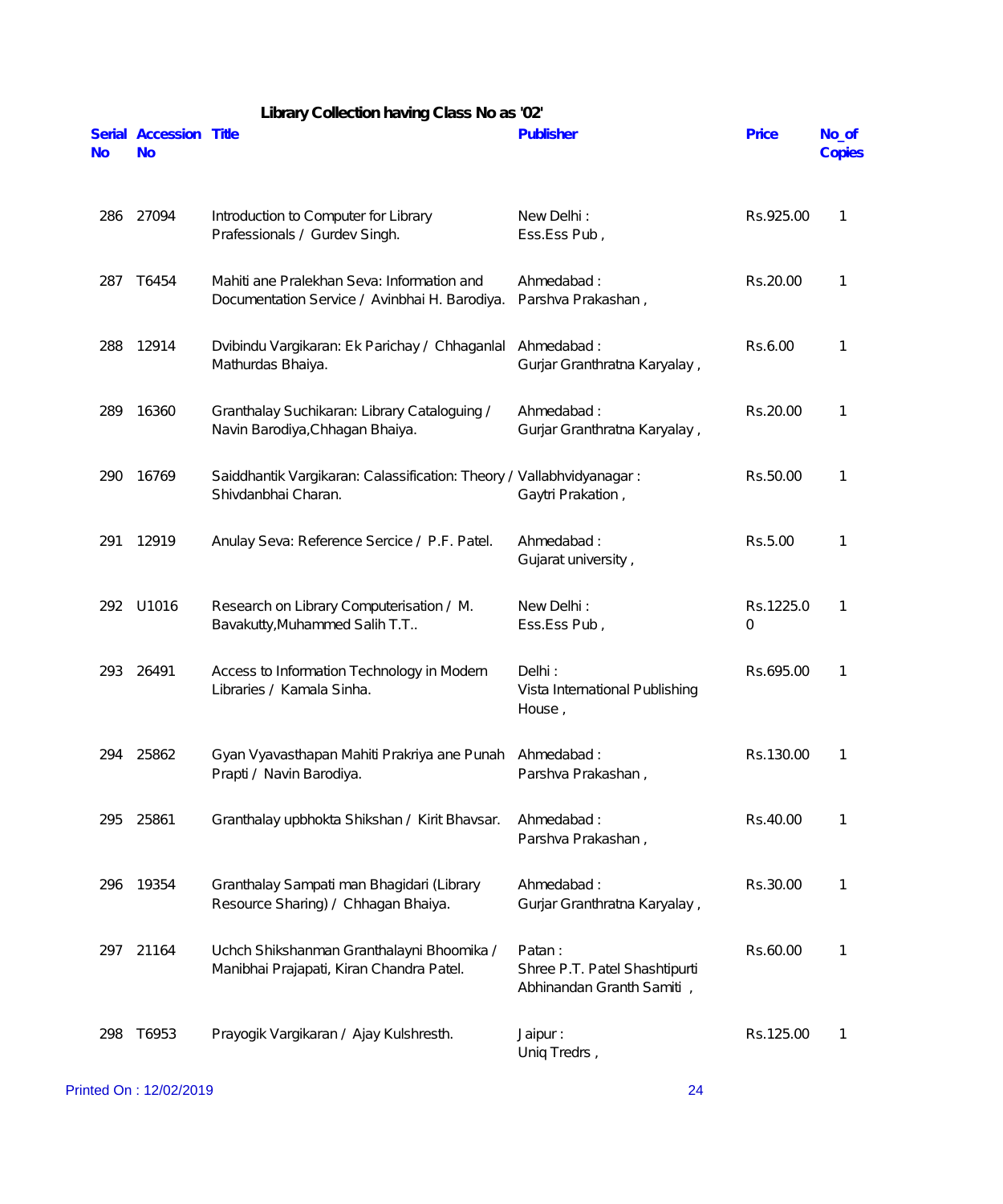|           | Library Collection having Class No as '02' |                                                                                                         |                                               |                |                 |  |  |
|-----------|--------------------------------------------|---------------------------------------------------------------------------------------------------------|-----------------------------------------------|----------------|-----------------|--|--|
| <b>No</b> | Serial Accession Title<br><b>No</b>        |                                                                                                         | Publisher                                     | Price          | No_of<br>Copies |  |  |
| 299       | T6955                                      | A Manual of Practical Cataloguing / Muhmmad<br>Riaz.                                                    | New Delhi:<br>Atlantic pub.,                  | Rs.200.00      | 1               |  |  |
| 300       | T6952                                      | Prayogik Suchikaran: C.C.C. & D.C.C. / Ajay<br>Kulshreshtha.                                            | Jaipur:<br>Uniq Tredrs,                       | Rs.125.00      | 1               |  |  |
| 301       | T12899                                     | Dynamics of E-Resources and Usage Trends in<br>Digital Era / Rabindra K. Mahapatra; Dillip K.<br>Swain. | NewDelhi:<br>S.S.Publication,                 | Rs.1295.0<br>0 | 1               |  |  |
| 302       | T12982                                     | Open Source Library Solutions (OSLS) / Aditya<br>Tripathi; H.N. Prasad.                                 | New Delhi:<br>Ess.Ess Pub,                    | Rs.850.00      | 1               |  |  |
| 303       | T13475                                     | Library Cataloguing and Information<br>Technology / T.R. Sanjiv Reddy; Shyamgopal<br>Verma.             | Delhi:<br>Pacific Books International,        | Rs.900.00      | 1               |  |  |
| 304       | T13460                                     | Information Access and Management in Digital<br>Era / Manaswini Patra; Kailash Chandra Das.             | New Delhi:<br>SSDN Publishers & Distributors, | Rs.995.00      | 1               |  |  |
| 305       | T13480                                     | Library Science and Information Technology<br>MIsuse / T.R. Sanjiv Reddy; Shyamgopal<br>Verma.          | Delhi:<br>Pacific Books International,        | Rs.900.00      | 1               |  |  |
| 306       | T13479                                     | Library Management and Information<br>Technology / T.R. Sanjiv Reddy; Shyamgopal<br>Verma.              | Delhi:<br>Pacific Books International,        | Rs.900.00      |                 |  |  |
| 307       | T13478                                     | Library Science and Information Technology /<br>T.R. Sanjiv Reddy; Shyamgopal Verma.                    | Delhi:<br>Pacific Books International,        | Rs.900.00      | 1               |  |  |
| 308       | T13477                                     | Library Classification and Information<br>Technology / T.R. Sanjiv Reddy; Shyamgopal<br>Verma.          | Delhi:<br>Pacific Books International,        | Rs.900.00      | 1               |  |  |
| 309       | T14039                                     | Library In An Electronics Era: Redefining The<br>Role of Librarian / Jaya Barevadia.                    | Jaipur:<br>Aadi Publications,                 | Rs.675.00      | 1               |  |  |
| 310       | T14575                                     | Digital Library: Management & Technologies /<br>Manisha Sutar Nawathe.                                  | Jaipur:<br>Vital Publications,                | Rs.750.00      | 1               |  |  |